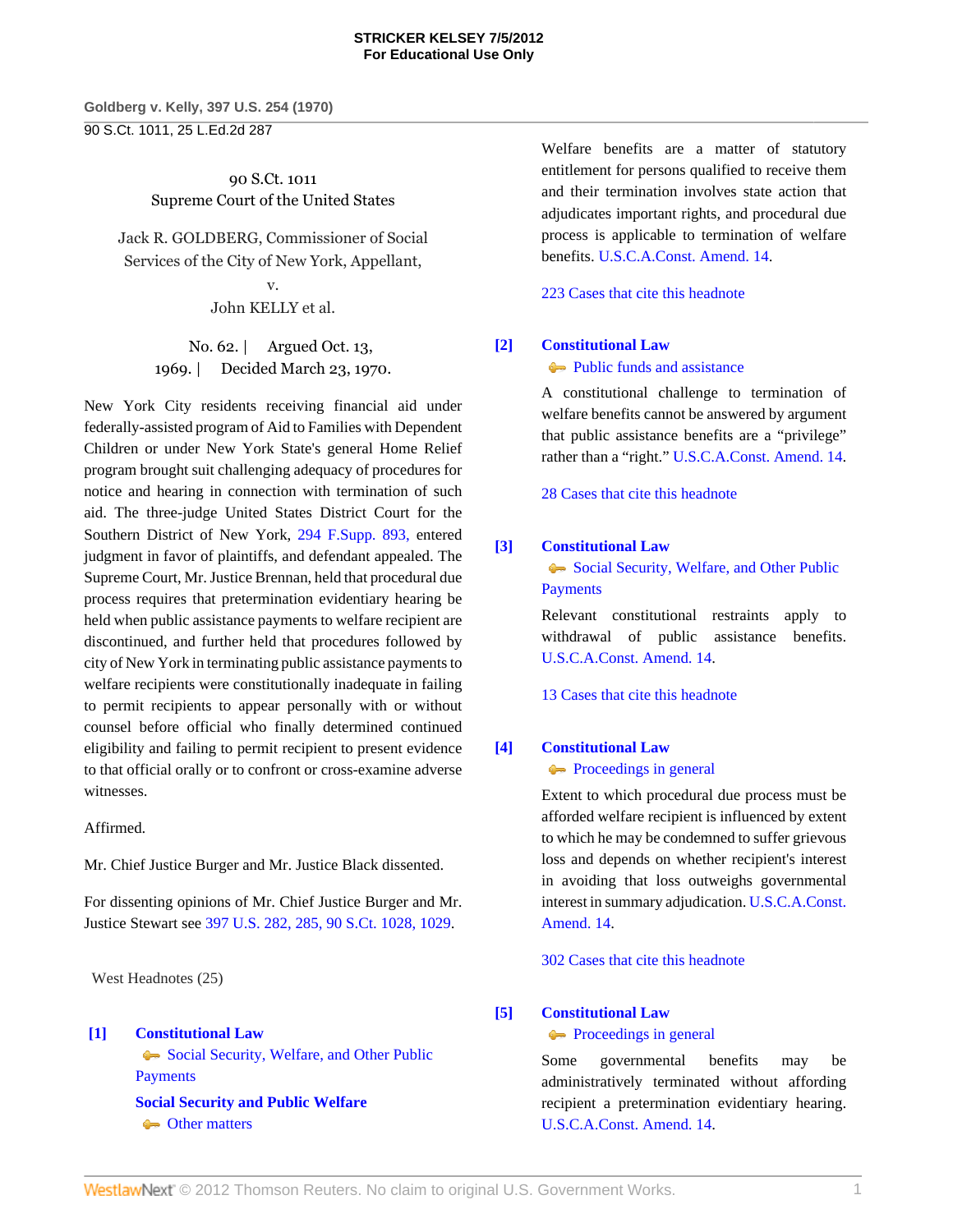90 S.Ct. 1011, 25 L.Ed.2d 287

[280 Cases that cite this headnote](http://www.westlaw.com/Link/RelatedInformation/DocHeadnoteLink?docGuid=I2361955a9c1e11d9bdd1cfdd544ca3a4&headnoteId=197013419850720120627220957&originationContext=document&vr=3.0&rs=cblt1.0&transitionType=CitingReferences&contextData=(sc.UserEnteredCitation))

# <span id="page-1-0"></span>**[\[6\]](#page-5-5) [Constitutional Law](http://www.westlaw.com/Browse/Home/KeyNumber/92/View.html?docGuid=I2361955a9c1e11d9bdd1cfdd544ca3a4&originationContext=document&vr=3.0&rs=cblt1.0&transitionType=DocumentItem&contextData=(sc.UserEnteredCitation))**

**[Proceedings in general](http://www.westlaw.com/Browse/Home/KeyNumber/92k4116/View.html?docGuid=I2361955a9c1e11d9bdd1cfdd544ca3a4&originationContext=document&vr=3.0&rs=cblt1.0&transitionType=DocumentItem&contextData=(sc.UserEnteredCitation))** 

Procedural due process requires that pretermination evidentiary hearing be held when public assistance payments to welfare recipient are discontinued. [U.S.C.A.Const. Amend. 14](http://www.westlaw.com/Link/Document/FullText?findType=L&pubNum=1000546&cite=USCOAMENDXIV&originatingDoc=I2361955a9c1e11d9bdd1cfdd544ca3a4&refType=LQ&originationContext=document&vr=3.0&rs=cblt1.0&transitionType=DocumentItem&contextData=(sc.UserEnteredCitation)).

[167 Cases that cite this headnote](http://www.westlaw.com/Link/RelatedInformation/DocHeadnoteLink?docGuid=I2361955a9c1e11d9bdd1cfdd544ca3a4&headnoteId=197013419851120120627220957&originationContext=document&vr=3.0&rs=cblt1.0&transitionType=CitingReferences&contextData=(sc.UserEnteredCitation))

# <span id="page-1-1"></span>**[\[7\]](#page-6-0) [Social Security and Public Welfare](http://www.westlaw.com/Browse/Home/KeyNumber/356A/View.html?docGuid=I2361955a9c1e11d9bdd1cfdd544ca3a4&originationContext=document&vr=3.0&rs=cblt1.0&transitionType=DocumentItem&contextData=(sc.UserEnteredCitation))**

• [Notice and hearing](http://www.westlaw.com/Browse/Home/KeyNumber/356Ak8.5/View.html?docGuid=I2361955a9c1e11d9bdd1cfdd544ca3a4&originationContext=document&vr=3.0&rs=cblt1.0&transitionType=DocumentItem&contextData=(sc.UserEnteredCitation))

Governmental interests in conserving fiscal and administrative resources by stopping payments promptly on discovery of reason to believe that welfare recipient is no longer eligible and by reducing number of evidentiary hearings actually held would not be sufficient to justify failure to provide pretermination evidentiary hearing and instead delay evidentiary hearing until after discontinuance of grants. [U.S.C.A.Const.](http://www.westlaw.com/Link/Document/FullText?findType=L&pubNum=1000546&cite=USCOAMENDXIV&originatingDoc=I2361955a9c1e11d9bdd1cfdd544ca3a4&refType=LQ&originationContext=document&vr=3.0&rs=cblt1.0&transitionType=DocumentItem&contextData=(sc.UserEnteredCitation)) [Amend. 14](http://www.westlaw.com/Link/Document/FullText?findType=L&pubNum=1000546&cite=USCOAMENDXIV&originatingDoc=I2361955a9c1e11d9bdd1cfdd544ca3a4&refType=LQ&originationContext=document&vr=3.0&rs=cblt1.0&transitionType=DocumentItem&contextData=(sc.UserEnteredCitation)).

[47 Cases that cite this headnote](http://www.westlaw.com/Link/RelatedInformation/DocHeadnoteLink?docGuid=I2361955a9c1e11d9bdd1cfdd544ca3a4&headnoteId=197013419851820120627220957&originationContext=document&vr=3.0&rs=cblt1.0&transitionType=CitingReferences&contextData=(sc.UserEnteredCitation))

# <span id="page-1-2"></span>**[\[8\]](#page-6-1) [Constitutional Law](http://www.westlaw.com/Browse/Home/KeyNumber/92/View.html?docGuid=I2361955a9c1e11d9bdd1cfdd544ca3a4&originationContext=document&vr=3.0&rs=cblt1.0&transitionType=DocumentItem&contextData=(sc.UserEnteredCitation))**

### **[Proceedings in general](http://www.westlaw.com/Browse/Home/KeyNumber/92k4116/View.html?docGuid=I2361955a9c1e11d9bdd1cfdd544ca3a4&originationContext=document&vr=3.0&rs=cblt1.0&transitionType=DocumentItem&contextData=(sc.UserEnteredCitation))**

Due process does not require two hearings in connection with termination of public assistance benefits to welfare recipients, and if a state wishes to continue benefits until after a fair hearing there will be no need for a preliminary hearing. [U.S.C.A.Const. Amend. 14](http://www.westlaw.com/Link/Document/FullText?findType=L&pubNum=1000546&cite=USCOAMENDXIV&originatingDoc=I2361955a9c1e11d9bdd1cfdd544ca3a4&refType=LQ&originationContext=document&vr=3.0&rs=cblt1.0&transitionType=DocumentItem&contextData=(sc.UserEnteredCitation)).

[66 Cases that cite this headnote](http://www.westlaw.com/Link/RelatedInformation/DocHeadnoteLink?docGuid=I2361955a9c1e11d9bdd1cfdd544ca3a4&headnoteId=197013419851220120627220957&originationContext=document&vr=3.0&rs=cblt1.0&transitionType=CitingReferences&contextData=(sc.UserEnteredCitation))

# <span id="page-1-3"></span>**[\[9\]](#page-6-2) [Social Security and Public Welfare](http://www.westlaw.com/Browse/Home/KeyNumber/356A/View.html?docGuid=I2361955a9c1e11d9bdd1cfdd544ca3a4&originationContext=document&vr=3.0&rs=cblt1.0&transitionType=DocumentItem&contextData=(sc.UserEnteredCitation))** • [Notice and hearing](http://www.westlaw.com/Browse/Home/KeyNumber/356Ak8.5/View.html?docGuid=I2361955a9c1e11d9bdd1cfdd544ca3a4&originationContext=document&vr=3.0&rs=cblt1.0&transitionType=DocumentItem&contextData=(sc.UserEnteredCitation))

Hearing prior to termination of public assistance benefits to welfare recipients has only function of producing an initial determination of validity of welfare department's grounds for discontinuance of payments in order to protect recipient

against an erroneous termination of his benefits. [U.S.C.A.Const. Amend. 14](http://www.westlaw.com/Link/Document/FullText?findType=L&pubNum=1000546&cite=USCOAMENDXIV&originatingDoc=I2361955a9c1e11d9bdd1cfdd544ca3a4&refType=LQ&originationContext=document&vr=3.0&rs=cblt1.0&transitionType=DocumentItem&contextData=(sc.UserEnteredCitation)).

[33 Cases that cite this headnote](http://www.westlaw.com/Link/RelatedInformation/DocHeadnoteLink?docGuid=I2361955a9c1e11d9bdd1cfdd544ca3a4&headnoteId=197013419851920120627220957&originationContext=document&vr=3.0&rs=cblt1.0&transitionType=CitingReferences&contextData=(sc.UserEnteredCitation))

# <span id="page-1-4"></span>**[\[10\]](#page-6-3) [Social Security and Public Welfare](http://www.westlaw.com/Browse/Home/KeyNumber/356A/View.html?docGuid=I2361955a9c1e11d9bdd1cfdd544ca3a4&originationContext=document&vr=3.0&rs=cblt1.0&transitionType=DocumentItem&contextData=(sc.UserEnteredCitation))**

# $\rightarrow$  [Notice and hearing](http://www.westlaw.com/Browse/Home/KeyNumber/356Ak8.5/View.html?docGuid=I2361955a9c1e11d9bdd1cfdd544ca3a4&originationContext=document&vr=3.0&rs=cblt1.0&transitionType=DocumentItem&contextData=(sc.UserEnteredCitation))

Hearing prior to termination of public assistance benefits to welfare recipients need not provide complete record and comprehensive opinion that would serve primarily to facilitate judicial review and need not take form of judicial or quasijudicial trial. [U.S.C.A.Const. Amend. 14](http://www.westlaw.com/Link/Document/FullText?findType=L&pubNum=1000546&cite=USCOAMENDXIV&originatingDoc=I2361955a9c1e11d9bdd1cfdd544ca3a4&refType=LQ&originationContext=document&vr=3.0&rs=cblt1.0&transitionType=DocumentItem&contextData=(sc.UserEnteredCitation)).

[22 Cases that cite this headnote](http://www.westlaw.com/Link/RelatedInformation/DocHeadnoteLink?docGuid=I2361955a9c1e11d9bdd1cfdd544ca3a4&headnoteId=197013419852020120627220957&originationContext=document&vr=3.0&rs=cblt1.0&transitionType=CitingReferences&contextData=(sc.UserEnteredCitation))

# <span id="page-1-5"></span>**[\[11\]](#page-6-4) [Constitutional Law](http://www.westlaw.com/Browse/Home/KeyNumber/92/View.html?docGuid=I2361955a9c1e11d9bdd1cfdd544ca3a4&originationContext=document&vr=3.0&rs=cblt1.0&transitionType=DocumentItem&contextData=(sc.UserEnteredCitation))**

### • [Notice and Hearing](http://www.westlaw.com/Browse/Home/KeyNumber/92k3878/View.html?docGuid=I2361955a9c1e11d9bdd1cfdd544ca3a4&originationContext=document&vr=3.0&rs=cblt1.0&transitionType=DocumentItem&contextData=(sc.UserEnteredCitation))

Fundamental requisite of due process of law is opportunity to be heard and hearing must be at meaningful time and in meaningful manner. [U.S.C.A.Const. Amend. 14](http://www.westlaw.com/Link/Document/FullText?findType=L&pubNum=1000546&cite=USCOAMENDXIV&originatingDoc=I2361955a9c1e11d9bdd1cfdd544ca3a4&refType=LQ&originationContext=document&vr=3.0&rs=cblt1.0&transitionType=DocumentItem&contextData=(sc.UserEnteredCitation)).

[338 Cases that cite this headnote](http://www.westlaw.com/Link/RelatedInformation/DocHeadnoteLink?docGuid=I2361955a9c1e11d9bdd1cfdd544ca3a4&headnoteId=197013419850420120627220957&originationContext=document&vr=3.0&rs=cblt1.0&transitionType=CitingReferences&contextData=(sc.UserEnteredCitation))

# <span id="page-1-6"></span>**[\[12\]](#page-6-5) [Constitutional Law](http://www.westlaw.com/Browse/Home/KeyNumber/92/View.html?docGuid=I2361955a9c1e11d9bdd1cfdd544ca3a4&originationContext=document&vr=3.0&rs=cblt1.0&transitionType=DocumentItem&contextData=(sc.UserEnteredCitation))**

### **[Proceedings in general](http://www.westlaw.com/Browse/Home/KeyNumber/92k4116/View.html?docGuid=I2361955a9c1e11d9bdd1cfdd544ca3a4&originationContext=document&vr=3.0&rs=cblt1.0&transitionType=DocumentItem&contextData=(sc.UserEnteredCitation))**

Due process would require that welfare recipient on proposed termination of public assistance benefits be given timely and adequate notice detailing reasons for proposed termination and an effective opportunity to defend by confronting any adverse witnesses and by presenting his own argument and evidence orally. [U.S.C.A.Const.](http://www.westlaw.com/Link/Document/FullText?findType=L&pubNum=1000546&cite=USCOAMENDXIV&originatingDoc=I2361955a9c1e11d9bdd1cfdd544ca3a4&refType=LQ&originationContext=document&vr=3.0&rs=cblt1.0&transitionType=DocumentItem&contextData=(sc.UserEnteredCitation)) [Amend. 14](http://www.westlaw.com/Link/Document/FullText?findType=L&pubNum=1000546&cite=USCOAMENDXIV&originatingDoc=I2361955a9c1e11d9bdd1cfdd544ca3a4&refType=LQ&originationContext=document&vr=3.0&rs=cblt1.0&transitionType=DocumentItem&contextData=(sc.UserEnteredCitation)).

[675 Cases that cite this headnote](http://www.westlaw.com/Link/RelatedInformation/DocHeadnoteLink?docGuid=I2361955a9c1e11d9bdd1cfdd544ca3a4&headnoteId=197013419851320120627220957&originationContext=document&vr=3.0&rs=cblt1.0&transitionType=CitingReferences&contextData=(sc.UserEnteredCitation))

# <span id="page-1-7"></span>**[\[13\]](#page-7-0) [Social Security and Public Welfare](http://www.westlaw.com/Browse/Home/KeyNumber/356A/View.html?docGuid=I2361955a9c1e11d9bdd1cfdd544ca3a4&originationContext=document&vr=3.0&rs=cblt1.0&transitionType=DocumentItem&contextData=(sc.UserEnteredCitation))**

### $\blacklozenge$  [Notice, hearing and administrative review](http://www.westlaw.com/Browse/Home/KeyNumber/356Ak194.16(2)/View.html?docGuid=I2361955a9c1e11d9bdd1cfdd544ca3a4&originationContext=document&vr=3.0&rs=cblt1.0&transitionType=DocumentItem&contextData=(sc.UserEnteredCitation))

Seven days' notice provided by New York City on proposed termination of public assistance benefits to recipients of financial aid under federally-assisted program of Aid to Families With Dependent Children or under New York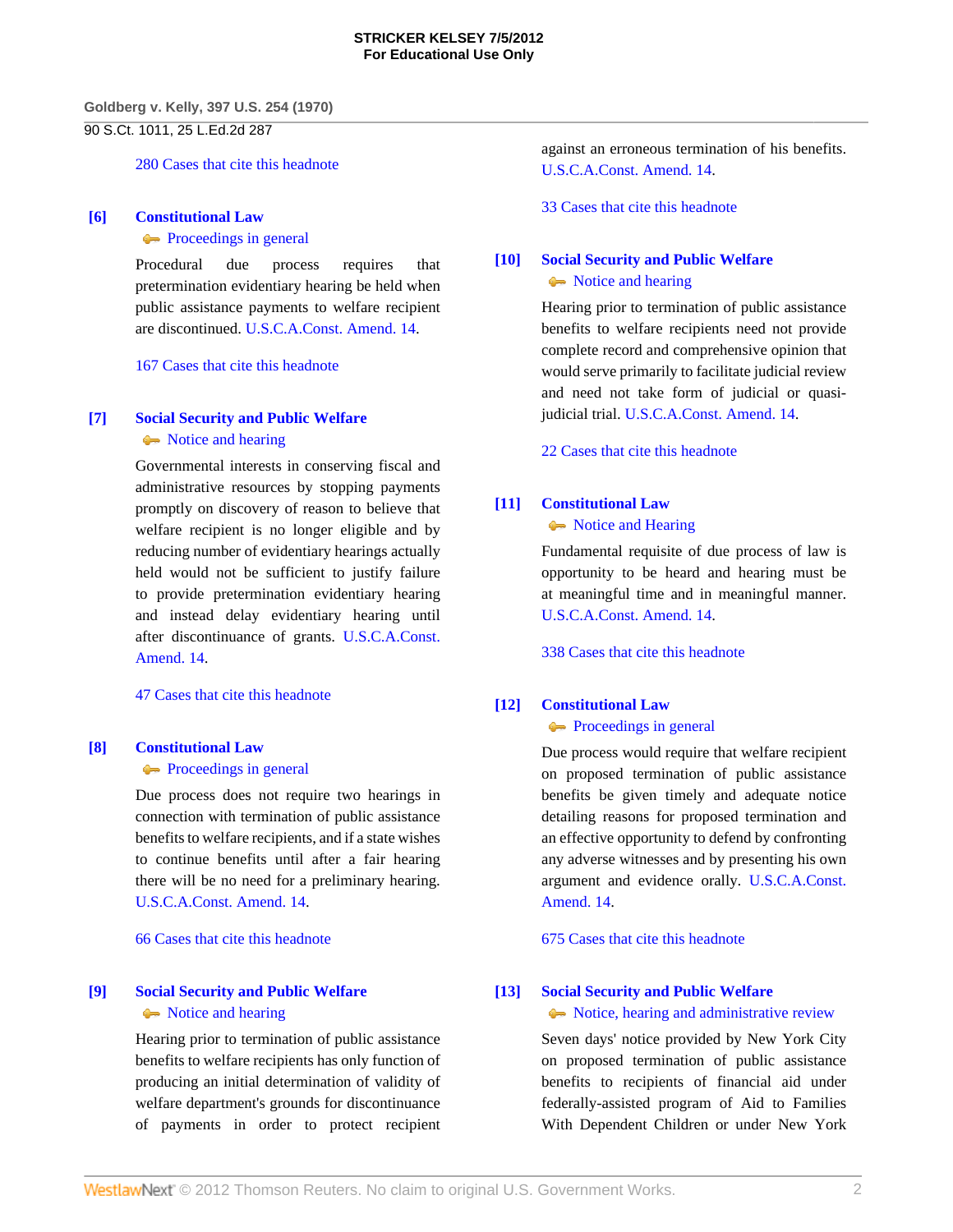# **Goldberg v. Kelly, 397 U.S. 254 (1970)**

### 90 S.Ct. 1011, 25 L.Ed.2d 287

State's general Home Relief program was not constitutionally insufficient per se although there might be cases where fairness would require that longer time be given. [U.S.C.A.Const. Amend. 14](http://www.westlaw.com/Link/Document/FullText?findType=L&pubNum=1000546&cite=USCOAMENDXIV&originatingDoc=I2361955a9c1e11d9bdd1cfdd544ca3a4&refType=LQ&originationContext=document&vr=3.0&rs=cblt1.0&transitionType=DocumentItem&contextData=(sc.UserEnteredCitation)); Social Security Act, [§§ 401](http://www.westlaw.com/Link/Document/FullText?findType=L&pubNum=1000546&cite=42USCAS401&originatingDoc=I2361955a9c1e11d9bdd1cfdd544ca3a4&refType=LQ&originationContext=document&vr=3.0&rs=cblt1.0&transitionType=DocumentItem&contextData=(sc.UserEnteredCitation))[–410](http://www.westlaw.com/Link/Document/FullText?findType=L&pubNum=1000546&cite=42USCAS410&originatingDoc=I2361955a9c1e11d9bdd1cfdd544ca3a4&refType=LQ&originationContext=document&vr=3.0&rs=cblt1.0&transitionType=DocumentItem&contextData=(sc.UserEnteredCitation)) as amended [42](http://www.westlaw.com/Link/Document/FullText?findType=L&pubNum=1000546&cite=42USCAS601&originatingDoc=I2361955a9c1e11d9bdd1cfdd544ca3a4&refType=LQ&originationContext=document&vr=3.0&rs=cblt1.0&transitionType=DocumentItem&contextData=(sc.UserEnteredCitation)) [U.S.C.A. §§ 601–](http://www.westlaw.com/Link/Document/FullText?findType=L&pubNum=1000546&cite=42USCAS601&originatingDoc=I2361955a9c1e11d9bdd1cfdd544ca3a4&refType=LQ&originationContext=document&vr=3.0&rs=cblt1.0&transitionType=DocumentItem&contextData=(sc.UserEnteredCitation))[610;](http://www.westlaw.com/Link/Document/FullText?findType=L&pubNum=1000546&cite=42USCAS610&originatingDoc=I2361955a9c1e11d9bdd1cfdd544ca3a4&refType=LQ&originationContext=document&vr=3.0&rs=cblt1.0&transitionType=DocumentItem&contextData=(sc.UserEnteredCitation)) [Social Services Law N.Y.](http://www.westlaw.com/Link/Document/FullText?findType=L&pubNum=1000136&cite=NYSVS157&originatingDoc=I2361955a9c1e11d9bdd1cfdd544ca3a4&refType=LQ&originationContext=document&vr=3.0&rs=cblt1.0&transitionType=DocumentItem&contextData=(sc.UserEnteredCitation)) [§§ 157](http://www.westlaw.com/Link/Document/FullText?findType=L&pubNum=1000136&cite=NYSVS157&originatingDoc=I2361955a9c1e11d9bdd1cfdd544ca3a4&refType=LQ&originationContext=document&vr=3.0&rs=cblt1.0&transitionType=DocumentItem&contextData=(sc.UserEnteredCitation))–[166](http://www.westlaw.com/Link/Document/FullText?findType=L&pubNum=1000136&cite=NYSVS166&originatingDoc=I2361955a9c1e11d9bdd1cfdd544ca3a4&refType=LQ&originationContext=document&vr=3.0&rs=cblt1.0&transitionType=DocumentItem&contextData=(sc.UserEnteredCitation)), [158](http://www.westlaw.com/Link/Document/FullText?findType=L&pubNum=1000136&cite=NYSVS158&originatingDoc=I2361955a9c1e11d9bdd1cfdd544ca3a4&refType=LQ&originationContext=document&vr=3.0&rs=cblt1.0&transitionType=DocumentItem&contextData=(sc.UserEnteredCitation)), [343](http://www.westlaw.com/Link/Document/FullText?findType=L&pubNum=1000136&cite=NYSVS343&originatingDoc=I2361955a9c1e11d9bdd1cfdd544ca3a4&refType=LQ&originationContext=document&vr=3.0&rs=cblt1.0&transitionType=DocumentItem&contextData=(sc.UserEnteredCitation))–[362](http://www.westlaw.com/Link/Document/FullText?findType=L&pubNum=1000136&cite=NYSVS362&originatingDoc=I2361955a9c1e11d9bdd1cfdd544ca3a4&refType=LQ&originationContext=document&vr=3.0&rs=cblt1.0&transitionType=DocumentItem&contextData=(sc.UserEnteredCitation)).

[209 Cases that cite this headnote](http://www.westlaw.com/Link/RelatedInformation/DocHeadnoteLink?docGuid=I2361955a9c1e11d9bdd1cfdd544ca3a4&headnoteId=197013419851720120627220957&originationContext=document&vr=3.0&rs=cblt1.0&transitionType=CitingReferences&contextData=(sc.UserEnteredCitation))

# <span id="page-2-0"></span>**[\[14\]](#page-7-1) [Social Security and Public Welfare](http://www.westlaw.com/Browse/Home/KeyNumber/356A/View.html?docGuid=I2361955a9c1e11d9bdd1cfdd544ca3a4&originationContext=document&vr=3.0&rs=cblt1.0&transitionType=DocumentItem&contextData=(sc.UserEnteredCitation))**

### • [Notice and hearing](http://www.westlaw.com/Browse/Home/KeyNumber/356Ak8.5/View.html?docGuid=I2361955a9c1e11d9bdd1cfdd544ca3a4&originationContext=document&vr=3.0&rs=cblt1.0&transitionType=DocumentItem&contextData=(sc.UserEnteredCitation))

Notice given by city of New York of proposed termination of public assistance payments to welfare recipients by employing both letter and personal conference with caseworker to inform recipient of precise questions raised about his continued eligibility satisfied constitutional requirements as to content or form of notice. [U.S.C.A.Const. Amend. 14;](http://www.westlaw.com/Link/Document/FullText?findType=L&pubNum=1000546&cite=USCOAMENDXIV&originatingDoc=I2361955a9c1e11d9bdd1cfdd544ca3a4&refType=LQ&originationContext=document&vr=3.0&rs=cblt1.0&transitionType=DocumentItem&contextData=(sc.UserEnteredCitation)) Social Security Act, [§§ 401–](http://www.westlaw.com/Link/Document/FullText?findType=L&pubNum=1000546&cite=42USCAS401&originatingDoc=I2361955a9c1e11d9bdd1cfdd544ca3a4&refType=LQ&originationContext=document&vr=3.0&rs=cblt1.0&transitionType=DocumentItem&contextData=(sc.UserEnteredCitation))[410](http://www.westlaw.com/Link/Document/FullText?findType=L&pubNum=1000546&cite=42USCAS410&originatingDoc=I2361955a9c1e11d9bdd1cfdd544ca3a4&refType=LQ&originationContext=document&vr=3.0&rs=cblt1.0&transitionType=DocumentItem&contextData=(sc.UserEnteredCitation)) as amended [42 U.S.C.A. §§ 601](http://www.westlaw.com/Link/Document/FullText?findType=L&pubNum=1000546&cite=42USCAS601&originatingDoc=I2361955a9c1e11d9bdd1cfdd544ca3a4&refType=LQ&originationContext=document&vr=3.0&rs=cblt1.0&transitionType=DocumentItem&contextData=(sc.UserEnteredCitation))[–610](http://www.westlaw.com/Link/Document/FullText?findType=L&pubNum=1000546&cite=42USCAS610&originatingDoc=I2361955a9c1e11d9bdd1cfdd544ca3a4&refType=LQ&originationContext=document&vr=3.0&rs=cblt1.0&transitionType=DocumentItem&contextData=(sc.UserEnteredCitation)); [Social Services Law N.Y. §§ 157](http://www.westlaw.com/Link/Document/FullText?findType=L&pubNum=1000136&cite=NYSVS157&originatingDoc=I2361955a9c1e11d9bdd1cfdd544ca3a4&refType=LQ&originationContext=document&vr=3.0&rs=cblt1.0&transitionType=DocumentItem&contextData=(sc.UserEnteredCitation))[–166](http://www.westlaw.com/Link/Document/FullText?findType=L&pubNum=1000136&cite=NYSVS166&originatingDoc=I2361955a9c1e11d9bdd1cfdd544ca3a4&refType=LQ&originationContext=document&vr=3.0&rs=cblt1.0&transitionType=DocumentItem&contextData=(sc.UserEnteredCitation)), [158](http://www.westlaw.com/Link/Document/FullText?findType=L&pubNum=1000136&cite=NYSVS158&originatingDoc=I2361955a9c1e11d9bdd1cfdd544ca3a4&refType=LQ&originationContext=document&vr=3.0&rs=cblt1.0&transitionType=DocumentItem&contextData=(sc.UserEnteredCitation)), [343](http://www.westlaw.com/Link/Document/FullText?findType=L&pubNum=1000136&cite=NYSVS343&originatingDoc=I2361955a9c1e11d9bdd1cfdd544ca3a4&refType=LQ&originationContext=document&vr=3.0&rs=cblt1.0&transitionType=DocumentItem&contextData=(sc.UserEnteredCitation))–[362](http://www.westlaw.com/Link/Document/FullText?findType=L&pubNum=1000136&cite=NYSVS362&originatingDoc=I2361955a9c1e11d9bdd1cfdd544ca3a4&refType=LQ&originationContext=document&vr=3.0&rs=cblt1.0&transitionType=DocumentItem&contextData=(sc.UserEnteredCitation)).

[14 Cases that cite this headnote](http://www.westlaw.com/Link/RelatedInformation/DocHeadnoteLink?docGuid=I2361955a9c1e11d9bdd1cfdd544ca3a4&headnoteId=197013419852420120627220957&originationContext=document&vr=3.0&rs=cblt1.0&transitionType=CitingReferences&contextData=(sc.UserEnteredCitation))

# <span id="page-2-1"></span>**[\[15\]](#page-7-2) [Social Security and Public Welfare](http://www.westlaw.com/Browse/Home/KeyNumber/356A/View.html?docGuid=I2361955a9c1e11d9bdd1cfdd544ca3a4&originationContext=document&vr=3.0&rs=cblt1.0&transitionType=DocumentItem&contextData=(sc.UserEnteredCitation))** • [Notice and hearing](http://www.westlaw.com/Browse/Home/KeyNumber/356Ak8.5/View.html?docGuid=I2361955a9c1e11d9bdd1cfdd544ca3a4&originationContext=document&vr=3.0&rs=cblt1.0&transitionType=DocumentItem&contextData=(sc.UserEnteredCitation))

Procedures followed by city of New York in terminating public assistance payments to welfare recipients were constitutionally inadequate in failing to permit recipients to appear personally with or without counsel before official who finally determined continued eligibility and failing to permit recipient to present evidence to that official orally or to confront or cross-examine adverse witnesses. [U.S.C.A.Const Amend. 14](http://www.westlaw.com/Link/Document/FullText?findType=L&pubNum=1000546&cite=USCOAMENDXIV&originatingDoc=I2361955a9c1e11d9bdd1cfdd544ca3a4&refType=LQ&originationContext=document&vr=3.0&rs=cblt1.0&transitionType=DocumentItem&contextData=(sc.UserEnteredCitation)); Social Security Act, [§§ 401](http://www.westlaw.com/Link/Document/FullText?findType=L&pubNum=1000546&cite=42USCAS401&originatingDoc=I2361955a9c1e11d9bdd1cfdd544ca3a4&refType=LQ&originationContext=document&vr=3.0&rs=cblt1.0&transitionType=DocumentItem&contextData=(sc.UserEnteredCitation))[–410](http://www.westlaw.com/Link/Document/FullText?findType=L&pubNum=1000546&cite=42USCAS410&originatingDoc=I2361955a9c1e11d9bdd1cfdd544ca3a4&refType=LQ&originationContext=document&vr=3.0&rs=cblt1.0&transitionType=DocumentItem&contextData=(sc.UserEnteredCitation)) as amended [42](http://www.westlaw.com/Link/Document/FullText?findType=L&pubNum=1000546&cite=42USCAS601&originatingDoc=I2361955a9c1e11d9bdd1cfdd544ca3a4&refType=LQ&originationContext=document&vr=3.0&rs=cblt1.0&transitionType=DocumentItem&contextData=(sc.UserEnteredCitation)) [U.S.C.A. §§ 601–](http://www.westlaw.com/Link/Document/FullText?findType=L&pubNum=1000546&cite=42USCAS601&originatingDoc=I2361955a9c1e11d9bdd1cfdd544ca3a4&refType=LQ&originationContext=document&vr=3.0&rs=cblt1.0&transitionType=DocumentItem&contextData=(sc.UserEnteredCitation))[610;](http://www.westlaw.com/Link/Document/FullText?findType=L&pubNum=1000546&cite=42USCAS610&originatingDoc=I2361955a9c1e11d9bdd1cfdd544ca3a4&refType=LQ&originationContext=document&vr=3.0&rs=cblt1.0&transitionType=DocumentItem&contextData=(sc.UserEnteredCitation)) [Social Services Law N.Y.](http://www.westlaw.com/Link/Document/FullText?findType=L&pubNum=1000136&cite=NYSVS157&originatingDoc=I2361955a9c1e11d9bdd1cfdd544ca3a4&refType=LQ&originationContext=document&vr=3.0&rs=cblt1.0&transitionType=DocumentItem&contextData=(sc.UserEnteredCitation)) [§§ 157](http://www.westlaw.com/Link/Document/FullText?findType=L&pubNum=1000136&cite=NYSVS157&originatingDoc=I2361955a9c1e11d9bdd1cfdd544ca3a4&refType=LQ&originationContext=document&vr=3.0&rs=cblt1.0&transitionType=DocumentItem&contextData=(sc.UserEnteredCitation))–[166](http://www.westlaw.com/Link/Document/FullText?findType=L&pubNum=1000136&cite=NYSVS166&originatingDoc=I2361955a9c1e11d9bdd1cfdd544ca3a4&refType=LQ&originationContext=document&vr=3.0&rs=cblt1.0&transitionType=DocumentItem&contextData=(sc.UserEnteredCitation)), [158](http://www.westlaw.com/Link/Document/FullText?findType=L&pubNum=1000136&cite=NYSVS158&originatingDoc=I2361955a9c1e11d9bdd1cfdd544ca3a4&refType=LQ&originationContext=document&vr=3.0&rs=cblt1.0&transitionType=DocumentItem&contextData=(sc.UserEnteredCitation)), [343](http://www.westlaw.com/Link/Document/FullText?findType=L&pubNum=1000136&cite=NYSVS343&originatingDoc=I2361955a9c1e11d9bdd1cfdd544ca3a4&refType=LQ&originationContext=document&vr=3.0&rs=cblt1.0&transitionType=DocumentItem&contextData=(sc.UserEnteredCitation))–[362](http://www.westlaw.com/Link/Document/FullText?findType=L&pubNum=1000136&cite=NYSVS362&originatingDoc=I2361955a9c1e11d9bdd1cfdd544ca3a4&refType=LQ&originationContext=document&vr=3.0&rs=cblt1.0&transitionType=DocumentItem&contextData=(sc.UserEnteredCitation)).

[95 Cases that cite this headnote](http://www.westlaw.com/Link/RelatedInformation/DocHeadnoteLink?docGuid=I2361955a9c1e11d9bdd1cfdd544ca3a4&headnoteId=197013419852520120627220957&originationContext=document&vr=3.0&rs=cblt1.0&transitionType=CitingReferences&contextData=(sc.UserEnteredCitation))

<span id="page-2-2"></span>**[\[16\]](#page-7-3) [Constitutional Law](http://www.westlaw.com/Browse/Home/KeyNumber/92/View.html?docGuid=I2361955a9c1e11d9bdd1cfdd544ca3a4&originationContext=document&vr=3.0&rs=cblt1.0&transitionType=DocumentItem&contextData=(sc.UserEnteredCitation))**

 $\bullet\bullet$  [Notice and Hearing](http://www.westlaw.com/Browse/Home/KeyNumber/92k3878/View.html?docGuid=I2361955a9c1e11d9bdd1cfdd544ca3a4&originationContext=document&vr=3.0&rs=cblt1.0&transitionType=DocumentItem&contextData=(sc.UserEnteredCitation))

Due process requirement of opportunity to be heard must be tailored to capacities and circumstances of those who are to be heard. [U.S.C.A.Const. Amend. 14](http://www.westlaw.com/Link/Document/FullText?findType=L&pubNum=1000546&cite=USCOAMENDXIV&originatingDoc=I2361955a9c1e11d9bdd1cfdd544ca3a4&refType=LQ&originationContext=document&vr=3.0&rs=cblt1.0&transitionType=DocumentItem&contextData=(sc.UserEnteredCitation)).

[233 Cases that cite this headnote](http://www.westlaw.com/Link/RelatedInformation/DocHeadnoteLink?docGuid=I2361955a9c1e11d9bdd1cfdd544ca3a4&headnoteId=197013419850520120627220957&originationContext=document&vr=3.0&rs=cblt1.0&transitionType=CitingReferences&contextData=(sc.UserEnteredCitation))

# <span id="page-2-3"></span>**[\[17\]](#page-7-4) [Constitutional Law](http://www.westlaw.com/Browse/Home/KeyNumber/92/View.html?docGuid=I2361955a9c1e11d9bdd1cfdd544ca3a4&originationContext=document&vr=3.0&rs=cblt1.0&transitionType=DocumentItem&contextData=(sc.UserEnteredCitation))**

### **[Proceedings in general](http://www.westlaw.com/Browse/Home/KeyNumber/92k4116/View.html?docGuid=I2361955a9c1e11d9bdd1cfdd544ca3a4&originationContext=document&vr=3.0&rs=cblt1.0&transitionType=DocumentItem&contextData=(sc.UserEnteredCitation))**

It is not enough to satisfy due process that welfare recipient on proposed termination of public assistance payments be permitted to present his position to decisionmaker in writing or secondhand through caseworker; instead, recipient must be allowed to state his position orally and be given an opportunity to confront and cross-examine witnesses relied on by department. [U.S.C.A.Const. Amend. 14](http://www.westlaw.com/Link/Document/FullText?findType=L&pubNum=1000546&cite=USCOAMENDXIV&originatingDoc=I2361955a9c1e11d9bdd1cfdd544ca3a4&refType=LQ&originationContext=document&vr=3.0&rs=cblt1.0&transitionType=DocumentItem&contextData=(sc.UserEnteredCitation)).

[291 Cases that cite this headnote](http://www.westlaw.com/Link/RelatedInformation/DocHeadnoteLink?docGuid=I2361955a9c1e11d9bdd1cfdd544ca3a4&headnoteId=197013419851520120627220957&originationContext=document&vr=3.0&rs=cblt1.0&transitionType=CitingReferences&contextData=(sc.UserEnteredCitation))

# <span id="page-2-4"></span>**[\[18\]](#page-7-5) [Administrative Law and Procedure](http://www.westlaw.com/Browse/Home/KeyNumber/15A/View.html?docGuid=I2361955a9c1e11d9bdd1cfdd544ca3a4&originationContext=document&vr=3.0&rs=cblt1.0&transitionType=DocumentItem&contextData=(sc.UserEnteredCitation)) [Decision](http://www.westlaw.com/Browse/Home/KeyNumber/15Ak489/View.html?docGuid=I2361955a9c1e11d9bdd1cfdd544ca3a4&originationContext=document&vr=3.0&rs=cblt1.0&transitionType=DocumentItem&contextData=(sc.UserEnteredCitation))**

Particularly where credibility and veracity are at issue, written submissions of person's position are wholly unsatisfactory basis for decision.

[35 Cases that cite this headnote](http://www.westlaw.com/Link/RelatedInformation/DocHeadnoteLink?docGuid=I2361955a9c1e11d9bdd1cfdd544ca3a4&headnoteId=197013419850220120627220957&originationContext=document&vr=3.0&rs=cblt1.0&transitionType=CitingReferences&contextData=(sc.UserEnteredCitation))

### <span id="page-2-5"></span>**[\[19\]](#page-7-6) [Constitutional Law](http://www.westlaw.com/Browse/Home/KeyNumber/92/View.html?docGuid=I2361955a9c1e11d9bdd1cfdd544ca3a4&originationContext=document&vr=3.0&rs=cblt1.0&transitionType=DocumentItem&contextData=(sc.UserEnteredCitation))**

**[Proceedings in general](http://www.westlaw.com/Browse/Home/KeyNumber/92k4116/View.html?docGuid=I2361955a9c1e11d9bdd1cfdd544ca3a4&originationContext=document&vr=3.0&rs=cblt1.0&transitionType=DocumentItem&contextData=(sc.UserEnteredCitation))** 

**[Social Security and Public Welfare](http://www.westlaw.com/Browse/Home/KeyNumber/356A/View.html?docGuid=I2361955a9c1e11d9bdd1cfdd544ca3a4&originationContext=document&vr=3.0&rs=cblt1.0&transitionType=DocumentItem&contextData=(sc.UserEnteredCitation))** • [Notice and hearing](http://www.westlaw.com/Browse/Home/KeyNumber/356Ak8.5/View.html?docGuid=I2361955a9c1e11d9bdd1cfdd544ca3a4&originationContext=document&vr=3.0&rs=cblt1.0&transitionType=DocumentItem&contextData=(sc.UserEnteredCitation))

On proposed termination of public assistance payments to welfare recipient, recipient must be allowed to state his position orally but informal procedures will suffice and due process does not require a particular order of proof or mode of offering evidence. [U.S.C.A.Const. Amend. 14.](http://www.westlaw.com/Link/Document/FullText?findType=L&pubNum=1000546&cite=USCOAMENDXIV&originatingDoc=I2361955a9c1e11d9bdd1cfdd544ca3a4&refType=LQ&originationContext=document&vr=3.0&rs=cblt1.0&transitionType=DocumentItem&contextData=(sc.UserEnteredCitation))

[254 Cases that cite this headnote](http://www.westlaw.com/Link/RelatedInformation/DocHeadnoteLink?docGuid=I2361955a9c1e11d9bdd1cfdd544ca3a4&headnoteId=197013419851420120627220957&originationContext=document&vr=3.0&rs=cblt1.0&transitionType=CitingReferences&contextData=(sc.UserEnteredCitation))

# <span id="page-2-6"></span>**[\[20\]](#page-7-7) [Constitutional Law](http://www.westlaw.com/Browse/Home/KeyNumber/92/View.html?docGuid=I2361955a9c1e11d9bdd1cfdd544ca3a4&originationContext=document&vr=3.0&rs=cblt1.0&transitionType=DocumentItem&contextData=(sc.UserEnteredCitation))**

[Witnesses; confrontation and cross](http://www.westlaw.com/Browse/Home/KeyNumber/92k4003/View.html?docGuid=I2361955a9c1e11d9bdd1cfdd544ca3a4&originationContext=document&vr=3.0&rs=cblt1.0&transitionType=DocumentItem&contextData=(sc.UserEnteredCitation))[examination](http://www.westlaw.com/Browse/Home/KeyNumber/92k4003/View.html?docGuid=I2361955a9c1e11d9bdd1cfdd544ca3a4&originationContext=document&vr=3.0&rs=cblt1.0&transitionType=DocumentItem&contextData=(sc.UserEnteredCitation))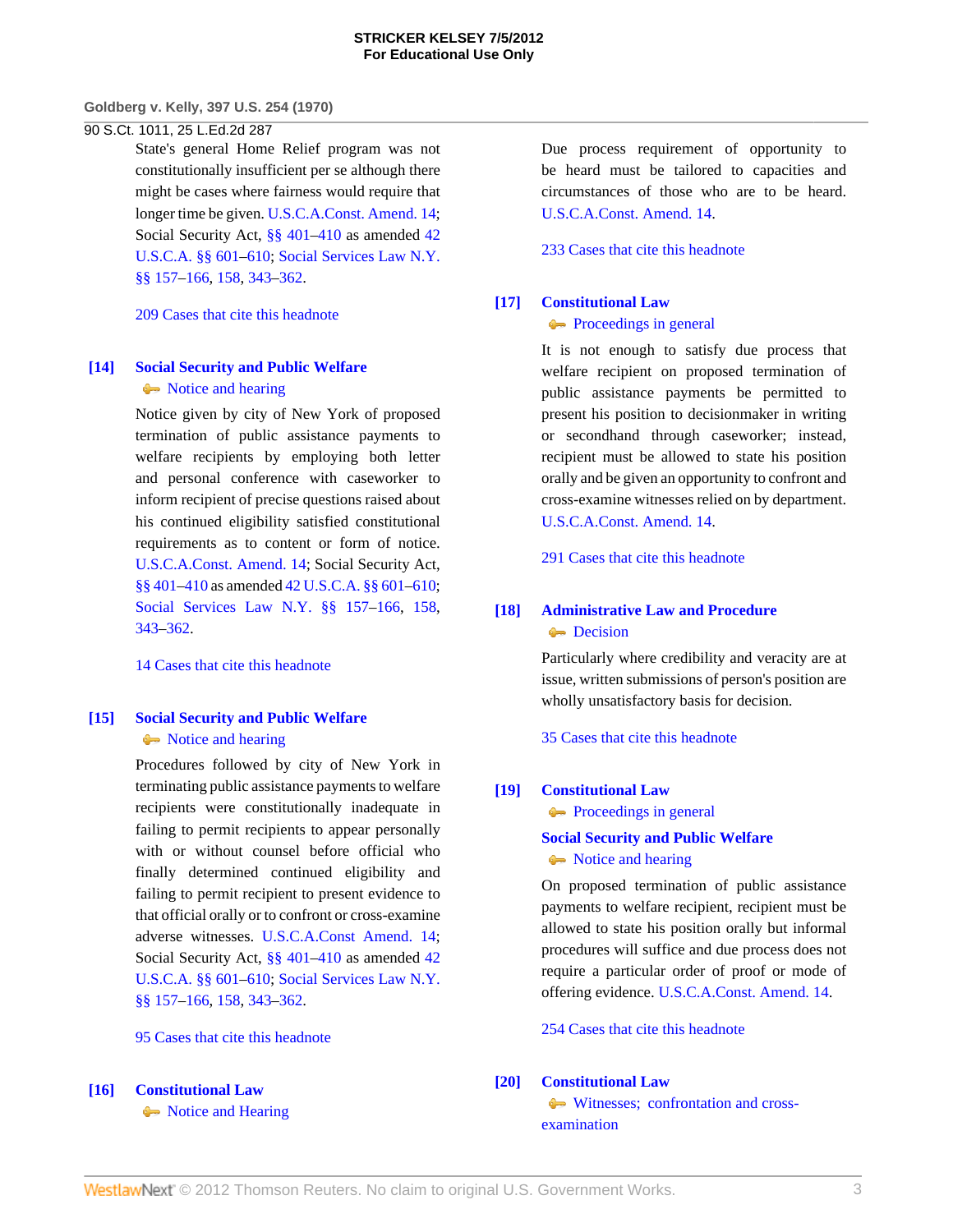### 90 S.Ct. 1011, 25 L.Ed.2d 287

In almost every setting where important decisions turn on questions of fact, due process requires an opportunity to confront and cross-examine adverse witnesses. [U.S.C.A.Const. Amend. 14.](http://www.westlaw.com/Link/Document/FullText?findType=L&pubNum=1000546&cite=USCOAMENDXIV&originatingDoc=I2361955a9c1e11d9bdd1cfdd544ca3a4&refType=LQ&originationContext=document&vr=3.0&rs=cblt1.0&transitionType=DocumentItem&contextData=(sc.UserEnteredCitation))

[152 Cases that cite this headnote](http://www.westlaw.com/Link/RelatedInformation/DocHeadnoteLink?docGuid=I2361955a9c1e11d9bdd1cfdd544ca3a4&headnoteId=197013419850620120627220957&originationContext=document&vr=3.0&rs=cblt1.0&transitionType=CitingReferences&contextData=(sc.UserEnteredCitation))

# <span id="page-3-0"></span>**[\[21\]](#page-7-8) [Criminal Law](http://www.westlaw.com/Browse/Home/KeyNumber/110/View.html?docGuid=I2361955a9c1e11d9bdd1cfdd544ca3a4&originationContext=document&vr=3.0&rs=cblt1.0&transitionType=DocumentItem&contextData=(sc.UserEnteredCitation))**

**[Right of Accused to Confront Witnesses](http://www.westlaw.com/Browse/Home/KeyNumber/110k662/View.html?docGuid=I2361955a9c1e11d9bdd1cfdd544ca3a4&originationContext=document&vr=3.0&rs=cblt1.0&transitionType=DocumentItem&contextData=(sc.UserEnteredCitation))** 

# **[Privileged Communications and](http://www.westlaw.com/Browse/Home/KeyNumber/311H/View.html?docGuid=I2361955a9c1e11d9bdd1cfdd544ca3a4&originationContext=document&vr=3.0&rs=cblt1.0&transitionType=DocumentItem&contextData=(sc.UserEnteredCitation)) [Confidentiality](http://www.westlaw.com/Browse/Home/KeyNumber/311H/View.html?docGuid=I2361955a9c1e11d9bdd1cfdd544ca3a4&originationContext=document&vr=3.0&rs=cblt1.0&transitionType=DocumentItem&contextData=(sc.UserEnteredCitation))**

**[Public Officers and Records](http://www.westlaw.com/Browse/Home/KeyNumber/311HVI/View.html?docGuid=I2361955a9c1e11d9bdd1cfdd544ca3a4&originationContext=document&vr=3.0&rs=cblt1.0&transitionType=DocumentItem&contextData=(sc.UserEnteredCitation))** 

It has been a relatively immutable principle that where governmental action seriously injures an individual and reasonableness of that action depends on fact-findings, evidence used to prove government's case must be disclosed to individual so that he has opportunity to show that it is untrue.

[34 Cases that cite this headnote](http://www.westlaw.com/Link/RelatedInformation/DocHeadnoteLink?docGuid=I2361955a9c1e11d9bdd1cfdd544ca3a4&headnoteId=197013419851620120627220957&originationContext=document&vr=3.0&rs=cblt1.0&transitionType=CitingReferences&contextData=(sc.UserEnteredCitation))

#### <span id="page-3-1"></span>**[\[22\]](#page-7-9) [Administrative Law and Procedure](http://www.westlaw.com/Browse/Home/KeyNumber/15A/View.html?docGuid=I2361955a9c1e11d9bdd1cfdd544ca3a4&originationContext=document&vr=3.0&rs=cblt1.0&transitionType=DocumentItem&contextData=(sc.UserEnteredCitation))**

**[Production and reception of evidence in](http://www.westlaw.com/Browse/Home/KeyNumber/15Ak476/View.html?docGuid=I2361955a9c1e11d9bdd1cfdd544ca3a4&originationContext=document&vr=3.0&rs=cblt1.0&transitionType=DocumentItem&contextData=(sc.UserEnteredCitation))** [general](http://www.westlaw.com/Browse/Home/KeyNumber/15Ak476/View.html?docGuid=I2361955a9c1e11d9bdd1cfdd544ca3a4&originationContext=document&vr=3.0&rs=cblt1.0&transitionType=DocumentItem&contextData=(sc.UserEnteredCitation))

Rights of confrontation and cross-examination apply not only in criminal cases but also in all types of cases where administrative actions are under scrutiny.

[15 Cases that cite this headnote](http://www.westlaw.com/Link/RelatedInformation/DocHeadnoteLink?docGuid=I2361955a9c1e11d9bdd1cfdd544ca3a4&headnoteId=197013419850120120627220957&originationContext=document&vr=3.0&rs=cblt1.0&transitionType=CitingReferences&contextData=(sc.UserEnteredCitation))

# <span id="page-3-2"></span>**[\[23\]](#page-7-10) [Social Security and Public Welfare](http://www.westlaw.com/Browse/Home/KeyNumber/356A/View.html?docGuid=I2361955a9c1e11d9bdd1cfdd544ca3a4&originationContext=document&vr=3.0&rs=cblt1.0&transitionType=DocumentItem&contextData=(sc.UserEnteredCitation))** • [Notice and hearing](http://www.westlaw.com/Browse/Home/KeyNumber/356Ak8.5/View.html?docGuid=I2361955a9c1e11d9bdd1cfdd544ca3a4&originationContext=document&vr=3.0&rs=cblt1.0&transitionType=DocumentItem&contextData=(sc.UserEnteredCitation))

At hearing to be provided welfare recipient prior to termination of public assistance benefits, recipient must be allowed to retain an attorney if he so desires. [U.S.C.A.Const. Amend. 14.](http://www.westlaw.com/Link/Document/FullText?findType=L&pubNum=1000546&cite=USCOAMENDXIV&originatingDoc=I2361955a9c1e11d9bdd1cfdd544ca3a4&refType=LQ&originationContext=document&vr=3.0&rs=cblt1.0&transitionType=DocumentItem&contextData=(sc.UserEnteredCitation))

### [37 Cases that cite this headnote](http://www.westlaw.com/Link/RelatedInformation/DocHeadnoteLink?docGuid=I2361955a9c1e11d9bdd1cfdd544ca3a4&headnoteId=197013419852120120627220957&originationContext=document&vr=3.0&rs=cblt1.0&transitionType=CitingReferences&contextData=(sc.UserEnteredCitation))

# <span id="page-3-3"></span>**[\[24\]](#page-8-0) [Social Security and Public Welfare](http://www.westlaw.com/Browse/Home/KeyNumber/356A/View.html?docGuid=I2361955a9c1e11d9bdd1cfdd544ca3a4&originationContext=document&vr=3.0&rs=cblt1.0&transitionType=DocumentItem&contextData=(sc.UserEnteredCitation))**

# **Determination**; administrative review

Decision maker's conclusion as to welfare recipient's eligibility to public assistance payments must rest solely on legal rules and

evidence adduced at pretermination hearing and, to demonstrate compliance with that requirement, decision maker should state reasons for his determination and indicate evidence he relied on, though his statement need not amount to full opinion or even formal findings of fact and conclusions of law. [U.S.C.A.Const. Amend. 14](http://www.westlaw.com/Link/Document/FullText?findType=L&pubNum=1000546&cite=USCOAMENDXIV&originatingDoc=I2361955a9c1e11d9bdd1cfdd544ca3a4&refType=LQ&originationContext=document&vr=3.0&rs=cblt1.0&transitionType=DocumentItem&contextData=(sc.UserEnteredCitation)).

[351 Cases that cite this headnote](http://www.westlaw.com/Link/RelatedInformation/DocHeadnoteLink?docGuid=I2361955a9c1e11d9bdd1cfdd544ca3a4&headnoteId=197013419852220120627220957&originationContext=document&vr=3.0&rs=cblt1.0&transitionType=CitingReferences&contextData=(sc.UserEnteredCitation))

# <span id="page-3-4"></span>**[\[25\]](#page-8-1) [Social Security and Public Welfare](http://www.westlaw.com/Browse/Home/KeyNumber/356A/View.html?docGuid=I2361955a9c1e11d9bdd1cfdd544ca3a4&originationContext=document&vr=3.0&rs=cblt1.0&transitionType=DocumentItem&contextData=(sc.UserEnteredCitation))**

### • [Notice and hearing](http://www.westlaw.com/Browse/Home/KeyNumber/356Ak8.5/View.html?docGuid=I2361955a9c1e11d9bdd1cfdd544ca3a4&originationContext=document&vr=3.0&rs=cblt1.0&transitionType=DocumentItem&contextData=(sc.UserEnteredCitation))

An impartial decision maker is essential in hearing provided welfare recipient prior to termination of public assistance payments and, though prior involvement in some aspects of case will not necessarily bar welfare official from acting as decision maker, decision maker should not have participated in making determination under review. [U.S.C.A.Const. Amend. 14.](http://www.westlaw.com/Link/Document/FullText?findType=L&pubNum=1000546&cite=USCOAMENDXIV&originatingDoc=I2361955a9c1e11d9bdd1cfdd544ca3a4&refType=LQ&originationContext=document&vr=3.0&rs=cblt1.0&transitionType=DocumentItem&contextData=(sc.UserEnteredCitation))

[122 Cases that cite this headnote](http://www.westlaw.com/Link/RelatedInformation/DocHeadnoteLink?docGuid=I2361955a9c1e11d9bdd1cfdd544ca3a4&headnoteId=197013419852320120627220957&originationContext=document&vr=3.0&rs=cblt1.0&transitionType=CitingReferences&contextData=(sc.UserEnteredCitation))

### **Attorneys and Law Firms**

**\*\*1013 \*255** John J. Loflin, Jr., New York City, for appellant.

**\*\*1014** Lee A. Albert, New York City, for appellees.

### **Opinion**

Mr. Justice BRENNAN delivered the opinion of the Court.

The question for decision is whether a State that terminates public assistance payments to a particular recipient without affording him the opportunity for an evidentiary hearing prior to termination denies the recipient procedural due process in violation of the Due Process Clause of the Fourteenth Amendment.

<span id="page-3-5"></span>This action was brought in the District Court for the Southern District of New York by residents of New **\*256** York City receiving financial aid under the federally assisted program of Aid to Families with Dependent Children (AFDC) or under New York State's general Home Relief program.<sup>[1](#page-10-0)</sup> Their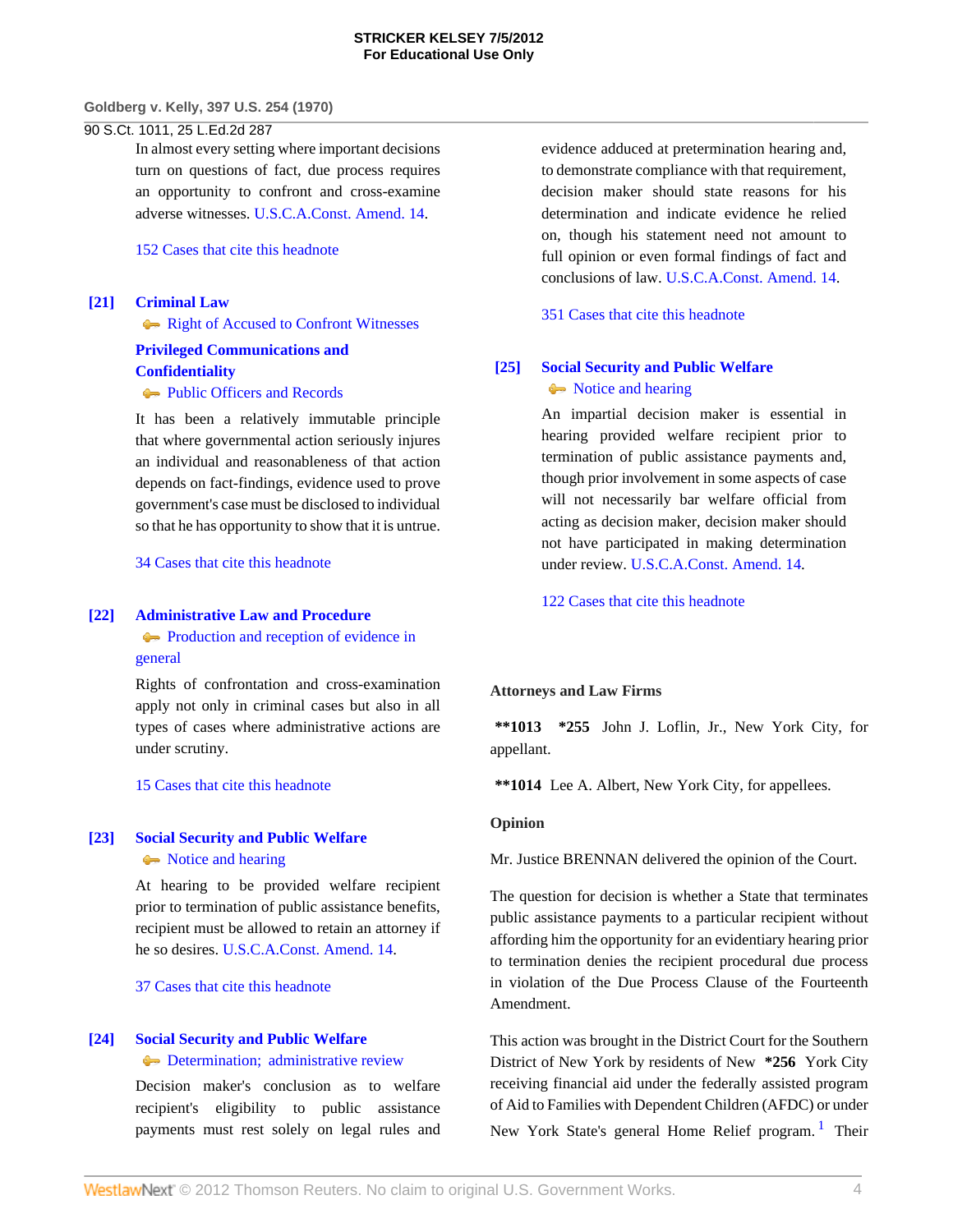#### **Goldberg v. Kelly, 397 U.S. 254 (1970)**

90 S.Ct. 1011, 25 L.Ed.2d 287

complaint alleged that the New York State and New York City officials administering these programs terminated, or were about to terminate, such aid without prior notice and hearing, thereby denying them due process of law.<sup>[2](#page-11-0)</sup> At the time **\*257** the suits were filed there was no requirement of prior notice or hearing of any kind before termination of financial aid. However, the State and city adopted procedures for notice and hearing after the suits were brought, and the plaintiffs, appellees here, then challenged the constitutional adequacy of those procedures.

<span id="page-4-1"></span>The State Commissioner of Social Services amended the State Department of Social Services' Official Regulations to require that local social services officials proposing to discontinue or suspend a recipient's financial aid do so according to a procedure that conforms to either subdivision (a) or subdivision (b) of s 351.26 of the regulations as amended. [3](#page-11-1) The City of New York **\*258** elected to **\*\*1015** promulgate a local procedure according to subdivision (b). That subdivision, so far as here pertinent, provides that the local procedure must include the giving of notice to the recipient of the reasons for a proposed discontinuance or suspension at least seven days prior to its effective date, with notice also that upon request the recipient may have the proposal reviewed by a local welfare official holding a position superior to that of the supervisor who approved the proposed discontinuance or suspension, and, further, that the recipient may submit, for purposes of the review, a written statement to demonstrate why his grant should not be discontinued or suspended. The decision by the reviewing official whether to discontinue or suspend aid must be made expeditiously, with written notice of the decision to the recipient. The section further expressly provides that '(a)ssistance shall not be discontinued or suspended prior to the date such notice of decision is sent to the recipient and his representative, if any, or prior to the proposed effective date of discontinuance or suspension, whichever occurs later.'

Pursuant to subdivision (b), the New York City Department of Social Services promulgated Procedure No. 68—18. A caseworker who has doubts about the recipient's continued eligibility must first discuss them with the recipient. If the caseworker concludes that the recipient is no longer eligible, he recommends termination **\*259** of aid to a unit supervisor. If the latter concurs, he sends the recipient a letter stating the reasons for proposing to terminate aid and notifying him that within seven days he may request that a higher

<span id="page-4-2"></span><span id="page-4-0"></span>official review the record, and may support the request with a written statement prepared personally or with the aid of an attorney or other person. If the reviewing official affirms the determination of ineligibility, aid is stopped immediately and the recipient is informed by letter of the reasons for the action. Appellees' challenge to this procedure emphasizes the absence of any provisions for the personal appearance of the recipient before the reviewing official, **\*\*1016** for oral presentation of evidence, and for confrontation and cross-examination of adverse witnesses.<sup>[4](#page-11-2)</sup> However, the letter does inform the recipient that he may request a post-termination 'fair hearing.' $5$  This is a proceeding before an independent **\*260** state hearing officer at which the recipient may appear personally, offer oral evidence, confront and cross-examine the witnesses against him, and have a record made of the hearing. If the recipient prevails at the 'fair hearing' he is paid all funds erroneously withheld. <sup>[6](#page-11-4)</sup> HEW Handbook, pt.

<span id="page-4-3"></span>IV, ss 6200—6500; [18 NYCRR ss 84.2](http://www.westlaw.com/Link/Document/FullText?findType=L&pubNum=1013028&cite=18NYADC84.2&originatingDoc=I2361955a9c1e11d9bdd1cfdd544ca3a4&refType=LQ&originationContext=document&vr=3.0&rs=cblt1.0&transitionType=DocumentItem&contextData=(sc.UserEnteredCitation))—84.23. A recipient whose aid is not restored by a 'fair hearing' decision may have judicial review. N.Y.Civil Practice Law and Rules, Art. 78 (1963). The recipient is so notified, 18 NYCRR s 84.16.

### <span id="page-4-5"></span><span id="page-4-4"></span>**I**

The constitutional issue to be decided, therefore, is the narrow one whether the Due Process Clause requires that the recipient be afforded an evidentiary hearing before the termination of benefits. [7](#page-12-0) The District Court held **\*261** that only a pretermination evidentiary hearing would satisfy the constitutional command, and rejected the argument of the state and city officials that the combination of the posttermination 'fair hearing' with the informal pre-termination review disposed of all due process claims. The court said: 'While post-termination review is **\*\*1017** relevant, there is one overpowering fact which controls here. By hypothesis, a welfare recipient is destitute, without funds or assets. \* \* \* Suffice it to say that to cut off a welfare recipient in the face of \* \* \* 'brutal need' without a prior hearing of some sort is unconscionable, unless overwhelming considerations justify it.' [Kelly v. Wyman, 294 F.Supp. 893, 899, 900 \(1968\).](http://www.westlaw.com/Link/Document/FullText?findType=Y&serNum=1968115544&pubNum=345&originationContext=document&vr=3.0&rs=cblt1.0&transitionType=DocumentItem&contextData=(sc.UserEnteredCitation)#co_pp_sp_345_899) The court rejected the argument that the need to protect the public's tax revenues supplied the requisite 'overwhelming consideration.' 'Against the justified desire to protect public funds must be weighed the individual's overpowering need in this unique situation not to be wrongfully deprived of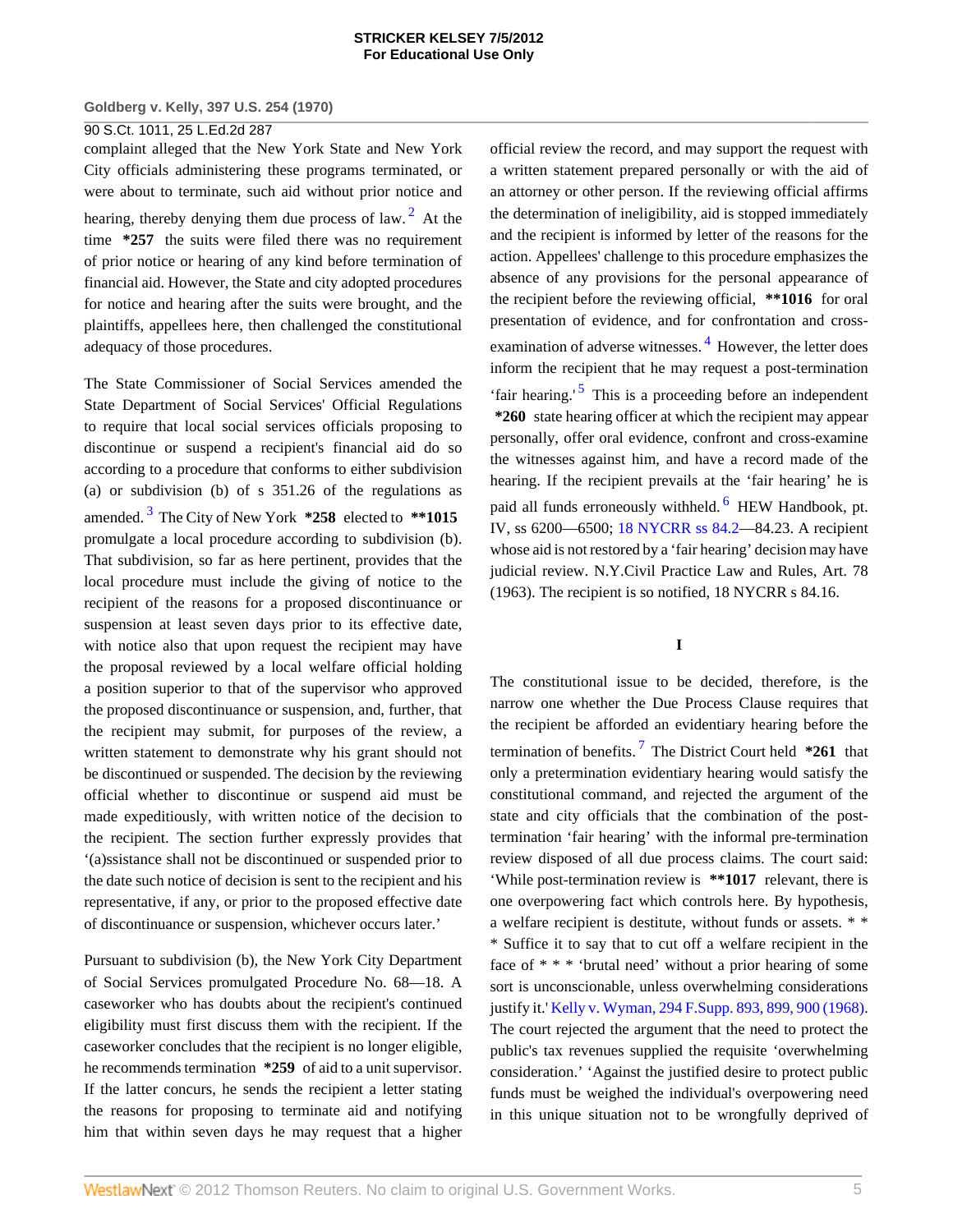### 90 S.Ct. 1011, 25 L.Ed.2d 287

assistance. \* \* \* While the problem of additional expense must be kept in mind, it does not justify denying a hearing meeting the ordinary standards of due process. Under all the circumstances, we hold that due process requires an adequate hearing before termination of welfare benefits, and the fact that there is a later constitutionally fair proceeding does not alter the result.' Id., at 901. Although state officials were party defendants in the action, only the Commissioner of Social Services of the City of New York appealed. We noted probable jurisdiction, [394 U.S. 971, 89 S.Ct. 1469, 22](http://www.westlaw.com/Link/Document/FullText?findType=Y&serNum=1969202559&pubNum=708&originationContext=document&vr=3.0&rs=cblt1.0&transitionType=DocumentItem&contextData=(sc.UserEnteredCitation)) [L.Ed.2d 751 \(1969\),](http://www.westlaw.com/Link/Document/FullText?findType=Y&serNum=1969202559&pubNum=708&originationContext=document&vr=3.0&rs=cblt1.0&transitionType=DocumentItem&contextData=(sc.UserEnteredCitation)) to decide important issues that have been the subject of disagreement in principle between the threejudge court in the present case and that convened in [Wheeler](http://www.westlaw.com/Link/Document/FullText?findType=Y&serNum=1970241805&pubNum=780&originationContext=document&vr=3.0&rs=cblt1.0&transitionType=DocumentItem&contextData=(sc.UserEnteredCitation)) [v. Montgomery, 397 U.S. 280,](http://www.westlaw.com/Link/Document/FullText?findType=Y&serNum=1970241805&pubNum=780&originationContext=document&vr=3.0&rs=cblt1.0&transitionType=DocumentItem&contextData=(sc.UserEnteredCitation)) [90 S.Ct. 1026, 25 L.Ed.2d 307.](http://www.westlaw.com/Link/Document/FullText?findType=Y&serNum=1970134199&pubNum=708&originationContext=document&vr=3.0&rs=cblt1.0&transitionType=DocumentItem&contextData=(sc.UserEnteredCitation)) We affirm.

<span id="page-5-3"></span><span id="page-5-2"></span><span id="page-5-1"></span><span id="page-5-0"></span>procedural due process is not applicable to the termination of welfare benefits. **\*262** Such benefits are a matter of statutory entitlement for persons qualified to receive them. <sup>[8](#page-12-1)</sup> Their termination involves state action that adjudicates important rights. The constitutional challenge cannot be answered by an argument that public assistance benefits are "a 'privilege' and not a 'right.' " [Shapiro v. Thompson, 394 U.S. 618, 627 n. 6,](http://www.westlaw.com/Link/Document/FullText?findType=Y&serNum=1969132967&pubNum=708&originationContext=document&vr=3.0&rs=cblt1.0&transitionType=DocumentItem&contextData=(sc.UserEnteredCitation)#co_pp_sp_708_1327) [89 S.Ct. 1322, 1327 \(1969\).](http://www.westlaw.com/Link/Document/FullText?findType=Y&serNum=1969132967&pubNum=708&originationContext=document&vr=3.0&rs=cblt1.0&transitionType=DocumentItem&contextData=(sc.UserEnteredCitation)#co_pp_sp_708_1327) Relevant constitutional restraints apply as much to the withdrawal of public assistance benefits as to disqualification for unemployment compensation, [Sherbert v. Verner, 374 U.S. 398, 83 S.Ct. 1790, 10 L.Ed.2d](http://www.westlaw.com/Link/Document/FullText?findType=Y&serNum=1963125396&pubNum=708&originationContext=document&vr=3.0&rs=cblt1.0&transitionType=DocumentItem&contextData=(sc.UserEnteredCitation)) [965 \(1963\);](http://www.westlaw.com/Link/Document/FullText?findType=Y&serNum=1963125396&pubNum=708&originationContext=document&vr=3.0&rs=cblt1.0&transitionType=DocumentItem&contextData=(sc.UserEnteredCitation)) or to denial of a tax exemption, [Speiser v.](http://www.westlaw.com/Link/Document/FullText?findType=Y&serNum=1958121488&pubNum=708&originationContext=document&vr=3.0&rs=cblt1.0&transitionType=DocumentItem&contextData=(sc.UserEnteredCitation)) [Randall, 357 U.S. 513, 78 S.Ct. 1332, 2 L.Ed.2d 1460 \(1958\)](http://www.westlaw.com/Link/Document/FullText?findType=Y&serNum=1958121488&pubNum=708&originationContext=document&vr=3.0&rs=cblt1.0&transitionType=DocumentItem&contextData=(sc.UserEnteredCitation)); or to discharge from public employment, [Slochower v. Board](http://www.westlaw.com/Link/Document/FullText?findType=Y&serNum=1956111192&pubNum=708&originationContext=document&vr=3.0&rs=cblt1.0&transitionType=DocumentItem&contextData=(sc.UserEnteredCitation)) [of Higher Education, 350 U.S. 551, 76 S.Ct. 637, 100 L.Ed.](http://www.westlaw.com/Link/Document/FullText?findType=Y&serNum=1956111192&pubNum=708&originationContext=document&vr=3.0&rs=cblt1.0&transitionType=DocumentItem&contextData=(sc.UserEnteredCitation)) [692 \(1956\).](http://www.westlaw.com/Link/Document/FullText?findType=Y&serNum=1956111192&pubNum=708&originationContext=document&vr=3.0&rs=cblt1.0&transitionType=DocumentItem&contextData=(sc.UserEnteredCitation)) [9](#page-12-2) The extent to **\*\*1018** which procedural due process **\*263** must be afforded the recipient is influenced by the extent to which he may be 'condemned to suffer grievous loss,' [Joint Anti-Fascist Refugee Committee v. McGrath,](http://www.westlaw.com/Link/Document/FullText?findType=Y&serNum=1951117876&pubNum=708&originationContext=document&vr=3.0&rs=cblt1.0&transitionType=DocumentItem&contextData=(sc.UserEnteredCitation)#co_pp_sp_708_647) [341 U.S. 123, 168, 71 S.Ct. 624, 647, 95 L.Ed. 817 \(1951\)](http://www.westlaw.com/Link/Document/FullText?findType=Y&serNum=1951117876&pubNum=708&originationContext=document&vr=3.0&rs=cblt1.0&transitionType=DocumentItem&contextData=(sc.UserEnteredCitation)#co_pp_sp_708_647) (Frankfurter, J., concurring), and depends upon whether the recipient's interest in avoiding that loss outweighs the governmental interest in summary adjudication. Accordingly, as we said in [Cafeteria & Restaurant Workers Union, etc. v.](http://www.westlaw.com/Link/Document/FullText?findType=Y&serNum=1961125534&pubNum=708&originationContext=document&vr=3.0&rs=cblt1.0&transitionType=DocumentItem&contextData=(sc.UserEnteredCitation)#co_pp_sp_708_1748) [McElroy, 367 U.S. 886, 895, 81 S.Ct. 1743, 1748—1749, 6](http://www.westlaw.com/Link/Document/FullText?findType=Y&serNum=1961125534&pubNum=708&originationContext=document&vr=3.0&rs=cblt1.0&transitionType=DocumentItem&contextData=(sc.UserEnteredCitation)#co_pp_sp_708_1748) [L.Ed.2d 1230 \(1961\)](http://www.westlaw.com/Link/Document/FullText?findType=Y&serNum=1961125534&pubNum=708&originationContext=document&vr=3.0&rs=cblt1.0&transitionType=DocumentItem&contextData=(sc.UserEnteredCitation)#co_pp_sp_708_1748), 'consideration of what procedures due process may require under any given set of circumstances must begin with a determination of the precise nature of the government function involved as well as of the private <span id="page-5-9"></span><span id="page-5-8"></span><span id="page-5-5"></span><span id="page-5-4"></span>interest that has been affected by governmental action.' See also [Hannah v. Larche, 363 U.S. 420, 440, 442, 80 S.Ct. 1502,](http://www.westlaw.com/Link/Document/FullText?findType=Y&serNum=1960101758&pubNum=708&originationContext=document&vr=3.0&rs=cblt1.0&transitionType=DocumentItem&contextData=(sc.UserEnteredCitation)#co_pp_sp_708_1513) [1513, 1514, 4 L.Ed.2d 1307 \(1960\)](http://www.westlaw.com/Link/Document/FullText?findType=Y&serNum=1960101758&pubNum=708&originationContext=document&vr=3.0&rs=cblt1.0&transitionType=DocumentItem&contextData=(sc.UserEnteredCitation)#co_pp_sp_708_1513).

**[\[1\]](#page-0-0) [\[2\]](#page-0-1) [\[3\]](#page-0-2) [\[4\]](#page-0-3)** Appellant does not contend that factor in this context—a factor not present in the case **[\[5\]](#page-0-4) [\[6\]](#page-1-0)** It is true, of course, that some governmental benefits may be administratively terminated without affording the recipient a pre-termination evidentiary hearing. [10](#page-12-3) **\*264** But we agree with the District Court that when welfare is discontinued, only a pre-termination evidentiary hearing provides the recipient with procedural due process. Cf. [Sniadach v. Family Finance Corp., 395 U.S. 337, 89 S.Ct.](http://www.westlaw.com/Link/Document/FullText?findType=Y&serNum=1969133006&pubNum=708&originationContext=document&vr=3.0&rs=cblt1.0&transitionType=DocumentItem&contextData=(sc.UserEnteredCitation)) [1820, 23 L.Ed.2d 349 \(1969\)](http://www.westlaw.com/Link/Document/FullText?findType=Y&serNum=1969133006&pubNum=708&originationContext=document&vr=3.0&rs=cblt1.0&transitionType=DocumentItem&contextData=(sc.UserEnteredCitation)). For qualified recipients, welfare provides the means to obtain essential food, clothing, housing, and medical care.  $11$  Cf. [Nash v.](http://www.westlaw.com/Link/Document/FullText?findType=Y&serNum=1967129573&pubNum=708&originationContext=document&vr=3.0&rs=cblt1.0&transitionType=DocumentItem&contextData=(sc.UserEnteredCitation)#co_pp_sp_708_366) [Florida Industrial Commission, 389 U.S. 235, 239, 88](http://www.westlaw.com/Link/Document/FullText?findType=Y&serNum=1967129573&pubNum=708&originationContext=document&vr=3.0&rs=cblt1.0&transitionType=DocumentItem&contextData=(sc.UserEnteredCitation)#co_pp_sp_708_366) [S.Ct. 362, 366, 19 L.Ed.2d 438 \(1967\)](http://www.westlaw.com/Link/Document/FullText?findType=Y&serNum=1967129573&pubNum=708&originationContext=document&vr=3.0&rs=cblt1.0&transitionType=DocumentItem&contextData=(sc.UserEnteredCitation)#co_pp_sp_708_366). Thus the crucial of the blacklisted government contractor, the discharged government employee, the taxpayer denied a tax exemption, or virtually anyone else whose governmental entitlements are ended—is that termination of aid pending resolution of a controversy over eligibility may deprive an eligible recipient of the very means by which to live while he waits. Since he lacks independent resources, his situation becomes immediately desperate. His need to concentrate upon finding the means for daily subsistence, in turn, adversely **\*\*1019** affects his ability to seek redress from the welfare bureaucracy.<sup>[12](#page-12-5)</sup>

> <span id="page-5-11"></span><span id="page-5-10"></span><span id="page-5-7"></span><span id="page-5-6"></span>Moreover, important governmental interests are promoted by affording recipients a pre-termination evidentiary hearing. From its founding the Nation's basic **\*265** commitment has been to foster the dignity and well-being of all persons within its borders. We have come to recognize that forces not within the control of the poor contribute to their poverty.  $^{13}$  $^{13}$  $^{13}$ This perception, against the background of our traditions, has significantly influenced the development of the contemporary public assistance system. Welfare, by meeting the basic demands of subsistence, can help bring within the reach of the poor the same opportunities that are available to others to participate meaningfully in the life of the community. At the same time, welfare guards against the societal malaise that may flow from a widespread sense of unjustified frustration and insecurity. Public assistance, then, is not mere charity, but a means to 'promote the general Welfare, and secure the Blessings of Liberty to ourselves and our Posterity.' The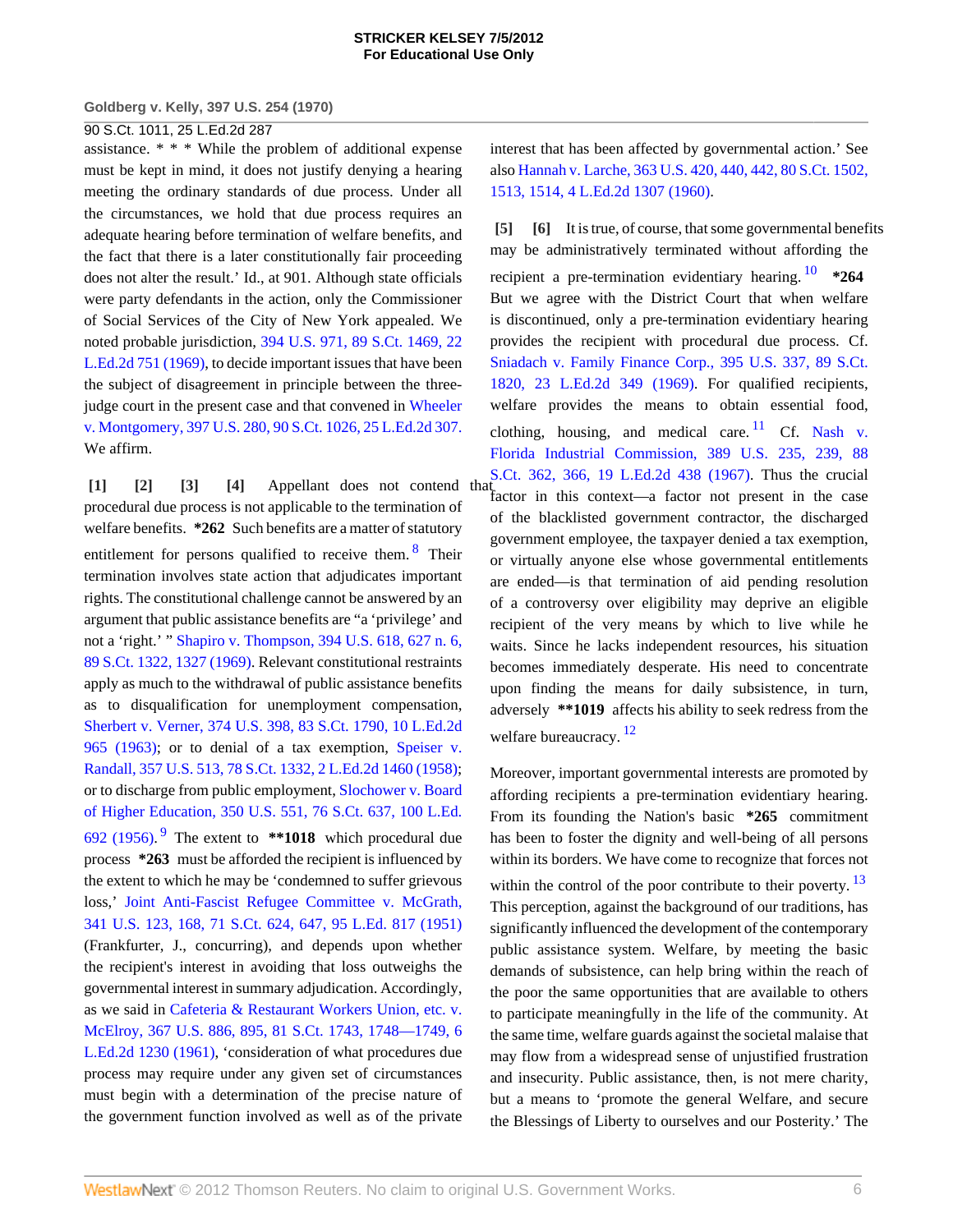### 90 S.Ct. 1011, 25 L.Ed.2d 287

same governmental interests that counsel the provision of welfare, counsel as well its uninterrupted provision to those eligible to receive it; pre-termination evidentiary hearings are indispensable to that end.

Appellant does not challenge the force of these considerations but argues that they are outweighed by countervailing governmental interests in conserving fiscal and administrative resources. These interests, the argument goes, justify the delay of any evidentiary hearing until after discontinuance of the grants. Summary adjudication protects the public fisc by stopping payments promptly upon discovery of reason to believe that a recipient is no longer eligible. Since most terminations are accepted without challenge, summary adjudication also conserves both the fisc and administrative time and energy by reducing the number of evidentiary hearings actually held.

<span id="page-6-0"></span>**\*266 [\[7\]](#page-1-1)** We agree with the District Court, however, that these governmental interests are not overriding in the welfare context. The requirement of a prior hearing doubtless involves some greater expense, and the benefits paid to ineligible recipients pending decision at the hearing probably cannot be recouped, since these recipients are likely to be judgment-proof. But the State is not without weapons to minimize these increased costs. Much of the drain on fiscal and administrative resources can be reduced by developing procedures for prompt pre-termination hearings and by skillful use of personnel and facilities. Indeed, the very provision for a post-termination evidentiary hearing in New York's Home Relief program is itself cogent evidence that the State recognizes the primacy of the public interest in correct eligibility determinations and therefore in the provision of procedural safeguards. Thus, the interest of the eligible recipient in uninterrupted receipt of public assistance, coupled with the State's interest that his payments not be erroneously terminated, clearly outweighs the State's competing concern to prevent any increase in its fiscal and administrative burdens. As the District Court correctly concluded, '(t)he stakes are simply too high for the welfare recipient, and the possibility for honest error or irritable misjudgment too great, to allow termination of aid without giving the recipient a chance, if he so desires, to be fully informed **\*\*1020** of the case against him so that he may contest its basis and produce evidence in rebuttal.' [294](http://www.westlaw.com/Link/Document/FullText?findType=Y&serNum=1968115544&pubNum=345&originationContext=document&vr=3.0&rs=cblt1.0&transitionType=DocumentItem&contextData=(sc.UserEnteredCitation)#co_pp_sp_345_904) [F.Supp., at 904—905.](http://www.westlaw.com/Link/Document/FullText?findType=Y&serNum=1968115544&pubNum=345&originationContext=document&vr=3.0&rs=cblt1.0&transitionType=DocumentItem&contextData=(sc.UserEnteredCitation)#co_pp_sp_345_904)

# <span id="page-6-6"></span><span id="page-6-3"></span>**II**

<span id="page-6-2"></span><span id="page-6-1"></span>**[\[8\]](#page-1-2) [\[9\]](#page-1-3) [\[10\]](#page-1-4)** We also agree with the District Court, however, that the pre-termination hearing need not take the form of a judicial or quasi-judicial trial. We bear in mind that the statutory 'fair hearing' will provide the recipient **\*267** with a full administrative review. [14](#page-12-7) Accordingly, the pre-termination hearing has one function only: to produce an initial determination of the validity of the welfare department's grounds for discontinuance of payments in order to protect a recipient against an erroneous termination of his benefits. Cf. [Sniadach v. Family Finance Corp., 395 U.S. 337,](http://www.westlaw.com/Link/Document/FullText?findType=Y&serNum=1969133006&pubNum=708&originationContext=document&vr=3.0&rs=cblt1.0&transitionType=DocumentItem&contextData=(sc.UserEnteredCitation)#co_pp_sp_708_1823) [343, 89 S.Ct. 1820, 1823, 23 L.Ed.2d 349 \(1969\)](http://www.westlaw.com/Link/Document/FullText?findType=Y&serNum=1969133006&pubNum=708&originationContext=document&vr=3.0&rs=cblt1.0&transitionType=DocumentItem&contextData=(sc.UserEnteredCitation)#co_pp_sp_708_1823) (Harlan, J., concurring). Thus, a complete record and a comprehensive opinion, which would serve primarily to facilitate judicial review and to guide future decisions, need not be provided at the pre-termination stage. We recognize, too, that both welfare authorities and recipients have an interest in relatively speedy resolution of questions of eligibility, that they are used to dealing with one another informally, and that some welfare departments have very burdensome caseloads. These considerations justify the limitation of the pre-termination hearing to minimum procedural safeguards, adapted to the particular characteristics of welfare recipients, and to the limited nature of the controversies to be resolved. We wish to add that we, no less than the dissenters, recognize the importance of not imposing upon the States or the Federal Government in this developing field of law any procedural requirements beyond those demanded by rudimentary due process.

<span id="page-6-5"></span><span id="page-6-4"></span>**[\[11\]](#page-1-5) [\[12](#page-1-6)]** 'The fundamental requisite of due process of law is the opportunity to be heard.' [Grannis v. Ordean, 234](http://www.westlaw.com/Link/Document/FullText?findType=Y&serNum=1914100411&pubNum=708&originationContext=document&vr=3.0&rs=cblt1.0&transitionType=DocumentItem&contextData=(sc.UserEnteredCitation)#co_pp_sp_708_783) [U.S. 385, 394, 34 S.Ct. 779, 783, 58 L.Ed. 1363 \(1914\)](http://www.westlaw.com/Link/Document/FullText?findType=Y&serNum=1914100411&pubNum=708&originationContext=document&vr=3.0&rs=cblt1.0&transitionType=DocumentItem&contextData=(sc.UserEnteredCitation)#co_pp_sp_708_783). The hearing must be 'at a meaningful time and in a meaingful manner.' [Armstrong v. Manzo, 380 U.S. 545, 552, 85 S.Ct.](http://www.westlaw.com/Link/Document/FullText?findType=Y&serNum=1965100212&pubNum=708&originationContext=document&vr=3.0&rs=cblt1.0&transitionType=DocumentItem&contextData=(sc.UserEnteredCitation)#co_pp_sp_708_1191) [1187, 1191, 14 L.Ed.2d 62 \(1965\)](http://www.westlaw.com/Link/Document/FullText?findType=Y&serNum=1965100212&pubNum=708&originationContext=document&vr=3.0&rs=cblt1.0&transitionType=DocumentItem&contextData=(sc.UserEnteredCitation)#co_pp_sp_708_1191). In the present context these principles require that a recipient have timely and adequate notice detailing the reasons for a **\*268** proposed termination, and an effective opportunity to defend by confronting any adverse witnesses and by presenting his own arguments and evidence orally. These rights are important in cases such as those before us, where recipients have challenged proposed terminations as resting on incorrect or misleading factual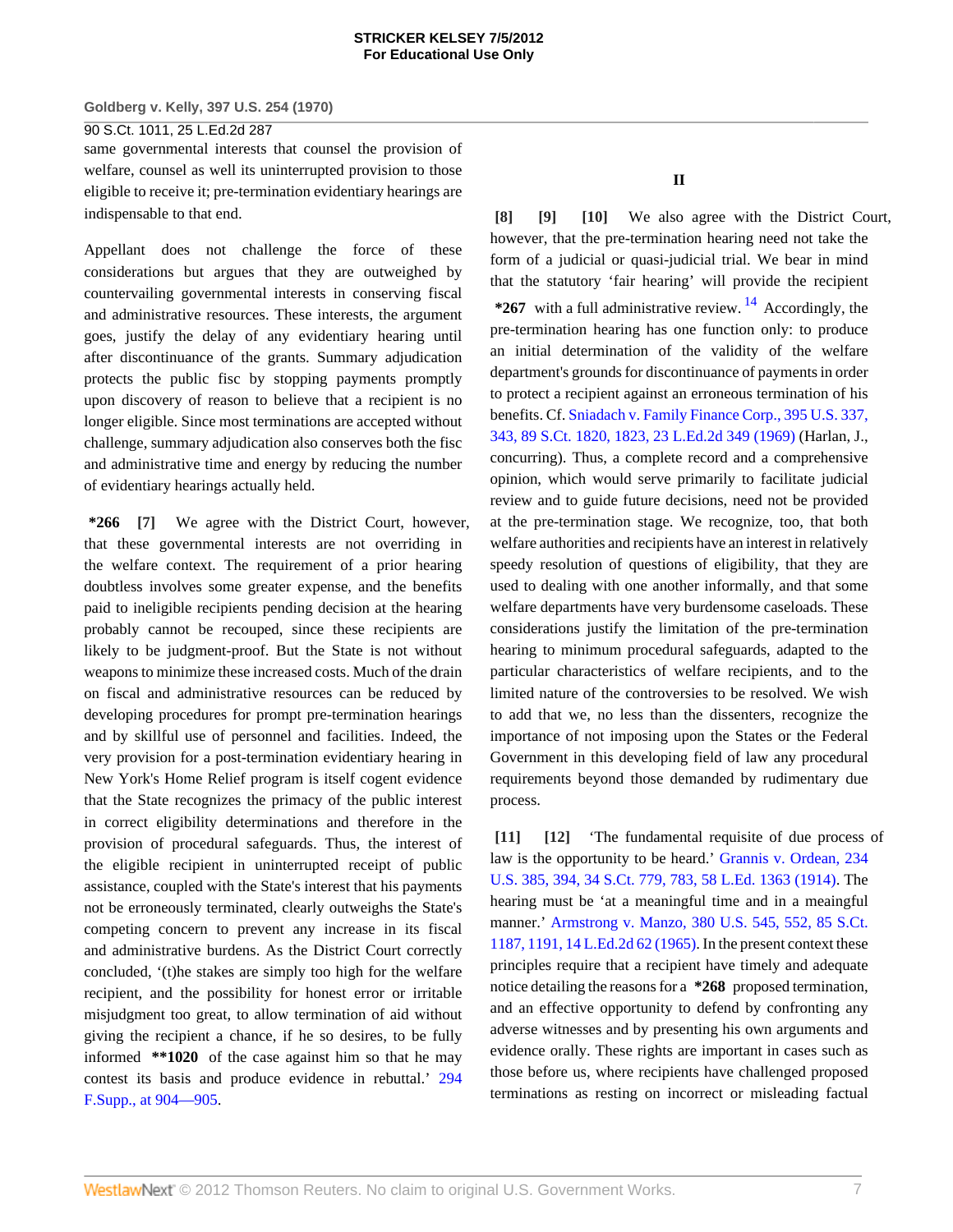<span id="page-7-11"></span>90 S.Ct. 1011, 25 L.Ed.2d 287 premises or on misapplication of rules or policies to the facts of particular cases. [15](#page-12-8)

<span id="page-7-1"></span><span id="page-7-0"></span>**[\[13\]](#page-1-7) [\[14\]](#page-2-0)** We are not prepared to say that the sevenday notice currently provided by New York City is constitutionally insufficient per se, although there may be cases where fairness would require that a longer time be given. Nor do we see any constitutional deficiency in the content or form of the notice. New York employs both a letter and a personal conference with a caseworker to inform a recipient of the precise questions raised about his continued eligibility. Evidently the recipient is told the legal and factual bases for the Department's doubts. This combination is probably **\*\*1021** the most effective method of communicating with recipients.

<span id="page-7-2"></span>**[\[15\]](#page-2-1)** The city's procedures presently do not permit recipients to appear personally with or without counsel before the official who finally determines continued eligibility. Thus a recipient is not permitted to present evidence to that official orally, or to confront or cross-examine adverse witnesses. These omissions are fatal to the constitutional adequacy of the procedures.

<span id="page-7-12"></span><span id="page-7-6"></span><span id="page-7-5"></span><span id="page-7-4"></span><span id="page-7-3"></span>**[\[16\]](#page-2-2) [\[17\]](#page-2-3) [\[18](#page-2-4)] [\[19\]](#page-2-5)** The opportunity to be heard must be tailored to the **\*269** capacities and circumstances of those who are to be heard.  $\frac{16}{16}$  $\frac{16}{16}$  $\frac{16}{16}$  It is not enough that a welfare recipient may present his position to the decision maker in writing or second-hand through his caseworker. Written submissions are an unrealistic option for most recipients, who lack the educational attainment necessary to write effectively and who cannot obtain professional assistance. Moreover, written submissions do not afford the flexibility of oral presentations; they do not permit the recipient to mold his argument to the issues the decision maker appears to regard as important. Particularly where credibility and veracity are at issue, as they must be in many termination proceedings, written submissions are a wholly unsatisfactory basis for decision. The second-hand presentation to the decisionmaker by the caseworker has its own deficiencies; since the caseworker usually gathers the facts upon which the charge of ineligibility rests, the presentation of the recipient's side of the controversy cannot safely be left to him. Therefore a recipient must be allowed to state his position orally. Informal procedures will suffice; in this context due process does not require a particular order of proof or mode of offering evidence. Cf. HEW Handbook, pt. IV, s 6400(a).

<span id="page-7-9"></span><span id="page-7-8"></span><span id="page-7-7"></span>**[\[20\]](#page-2-6) [\[21\]](#page-3-0) [\[22\]](#page-3-1)** In almost every setting where important decisions turn on questions of fact, due process requires an opportunity to confront and cross-examine adverse witnesses. E.g., [ICC v. Louisville & N.R. Co., 227 U.S. 88, 93—94,](http://www.westlaw.com/Link/Document/FullText?findType=Y&serNum=1913100600&pubNum=708&originationContext=document&vr=3.0&rs=cblt1.0&transitionType=DocumentItem&contextData=(sc.UserEnteredCitation)#co_pp_sp_708_187) [33 S.Ct. 185, 187—188, 57 L.Ed. 431 \(1913\);](http://www.westlaw.com/Link/Document/FullText?findType=Y&serNum=1913100600&pubNum=708&originationContext=document&vr=3.0&rs=cblt1.0&transitionType=DocumentItem&contextData=(sc.UserEnteredCitation)#co_pp_sp_708_187) [Willner v.](http://www.westlaw.com/Link/Document/FullText?findType=Y&serNum=1963106444&pubNum=708&originationContext=document&vr=3.0&rs=cblt1.0&transitionType=DocumentItem&contextData=(sc.UserEnteredCitation)#co_pp_sp_708_1180) [Committee on Character & Fitness, 373 U.S. 96, 103—104,](http://www.westlaw.com/Link/Document/FullText?findType=Y&serNum=1963106444&pubNum=708&originationContext=document&vr=3.0&rs=cblt1.0&transitionType=DocumentItem&contextData=(sc.UserEnteredCitation)#co_pp_sp_708_1180) [83 S.Ct. 1175, 1180—1181, 10 L.Ed.2d 224 \(1963\)](http://www.westlaw.com/Link/Document/FullText?findType=Y&serNum=1963106444&pubNum=708&originationContext=document&vr=3.0&rs=cblt1.0&transitionType=DocumentItem&contextData=(sc.UserEnteredCitation)#co_pp_sp_708_1180). What we said in **\*270** [Greene v. McElroy, 360 U.S. 474, 496—497,](http://www.westlaw.com/Link/Document/FullText?findType=Y&serNum=1959123798&pubNum=708&originationContext=document&vr=3.0&rs=cblt1.0&transitionType=DocumentItem&contextData=(sc.UserEnteredCitation)#co_pp_sp_708_1413) [79 S.Ct. 1400, 1413, 3 L.Ed.2d 1377 \(1959\)](http://www.westlaw.com/Link/Document/FullText?findType=Y&serNum=1959123798&pubNum=708&originationContext=document&vr=3.0&rs=cblt1.0&transitionType=DocumentItem&contextData=(sc.UserEnteredCitation)#co_pp_sp_708_1413), is particularly pertinent here:

> 'Certain principles have remained relatively immutable in our jurisprudence. One of these is that where governmental action seriously injures an individual, and the reasonableness of the action depends on fact findings, the evidence used to prove the Government's case must be disclosed to the individual so that he has an opportunity to show that it is untrue. While this is important in the case of documentary evidence, it is even more important where the evidence consists of the testimony of individuals whose memory might be faulty or who, in fact, might be perjurers or persons motivated by malice, vindictiveness, intolerance, prejudice, or jealousy. We have formalized these protections in the requirements of confrontation and crossexamination. They have ancient roots. They find expression in the Sixth Amendment \* \* \*. This Court has been zealous to protect these rights from erosion. It has spoken out not only in criminal cases, \* \* \* but also in all types of cases where administrative \* \* \* actions were under scrutiny.'

Welfare recipients must therefore be given an opportunity to confront and cross-examine the witnesses relied on by the department.

<span id="page-7-10"></span>**\*\*1022 [\[23\]](#page-3-2)** 'The right to be heard would be, in many cases, of little avail if it did not comprehend the right to be heard by counsel.' Powell v. Alabama, 287 U.S. 45, 68–69, [53 S.Ct. 55, 64, 77 L.Ed. 158 \(1932\)](http://www.westlaw.com/Link/Document/FullText?findType=Y&serNum=1932123464&pubNum=708&originationContext=document&vr=3.0&rs=cblt1.0&transitionType=DocumentItem&contextData=(sc.UserEnteredCitation)#co_pp_sp_708_64). We do not say that counsel must be provided at the pre-termination hearing, but only that the recipient must be allowed to retain an attorney if he so desires. Counsel can help delineate the issues, present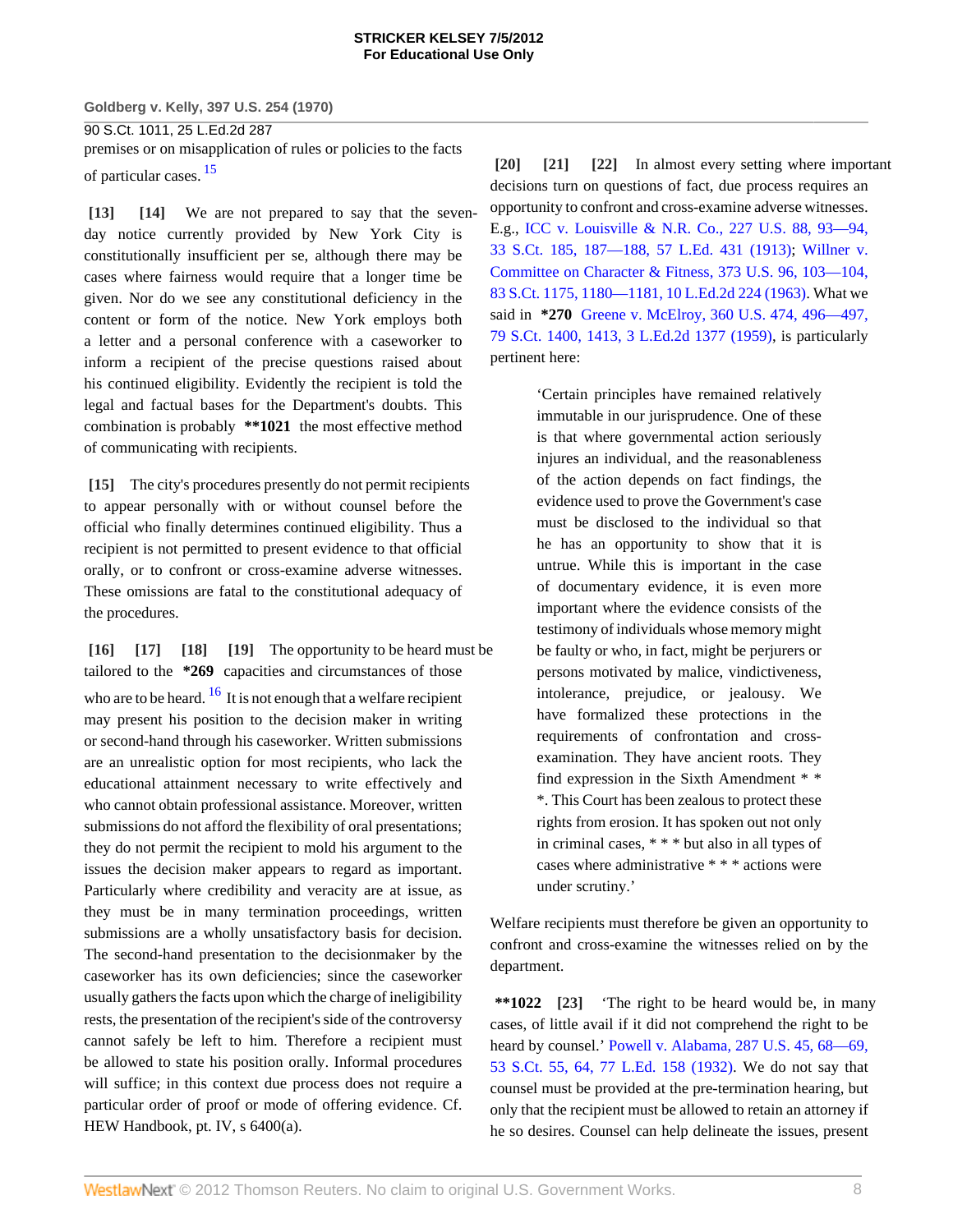### 90 S.Ct. 1011, 25 L.Ed.2d 287

the factual contentions in an orderly manner, conduct crossexamination, and generally safeguard the **\*271** interests of the recipient. We do not anticipate that this assistance will unduly prolong or otherwise encumber the hearing. Evidently HEW has reached the same conclusion. See 45 [CFR s 205.10,](http://www.westlaw.com/Link/Document/FullText?findType=Y&pubNum=1037&cite=34FR1144&originationContext=document&vr=3.0&rs=cblt1.0&transitionType=DocumentItem&contextData=(sc.UserEnteredCitation)) [34 Fed.Reg. 1144 \(1969\);](http://www.westlaw.com/Link/Document/FullText?findType=Y&pubNum=1037&cite=34FR1144&originationContext=document&vr=3.0&rs=cblt1.0&transitionType=DocumentItem&contextData=(sc.UserEnteredCitation)) 45 CFR s 220.25, [34 Fed.Reg.](http://www.westlaw.com/Link/Document/FullText?findType=Y&pubNum=1037&cite=34FR13595&originationContext=document&vr=3.0&rs=cblt1.0&transitionType=DocumentItem&contextData=(sc.UserEnteredCitation)) [13595 \(1969\)](http://www.westlaw.com/Link/Document/FullText?findType=Y&pubNum=1037&cite=34FR13595&originationContext=document&vr=3.0&rs=cblt1.0&transitionType=DocumentItem&contextData=(sc.UserEnteredCitation)).

<span id="page-8-1"></span><span id="page-8-0"></span>**[\[24\]](#page-3-3) [\[25\]](#page-3-4)** Finally, the decisionmaker's conclusion as to a recipient's eligibility must rest solely on the legal rules and evidence adduced at the hearing. [Ohio Bell Tel. Co. v. PUC,](http://www.westlaw.com/Link/Document/FullText?findType=Y&serNum=1937121957&pubNum=708&originationContext=document&vr=3.0&rs=cblt1.0&transitionType=DocumentItem&contextData=(sc.UserEnteredCitation)) [301 U.S. 292, 57 S.Ct. 724, 81 L.Ed. 1093 \(1937\)](http://www.westlaw.com/Link/Document/FullText?findType=Y&serNum=1937121957&pubNum=708&originationContext=document&vr=3.0&rs=cblt1.0&transitionType=DocumentItem&contextData=(sc.UserEnteredCitation)); [United](http://www.westlaw.com/Link/Document/FullText?findType=Y&serNum=1924124097&pubNum=708&originationContext=document&vr=3.0&rs=cblt1.0&transitionType=DocumentItem&contextData=(sc.UserEnteredCitation)#co_pp_sp_708_569) [States v. Abilene & S.R. Co., 265 U.S. 274, 288—289, 44](http://www.westlaw.com/Link/Document/FullText?findType=Y&serNum=1924124097&pubNum=708&originationContext=document&vr=3.0&rs=cblt1.0&transitionType=DocumentItem&contextData=(sc.UserEnteredCitation)#co_pp_sp_708_569) [S.Ct. 565, 569—570, 68 L.Ed. 1016 \(1924\)](http://www.westlaw.com/Link/Document/FullText?findType=Y&serNum=1924124097&pubNum=708&originationContext=document&vr=3.0&rs=cblt1.0&transitionType=DocumentItem&contextData=(sc.UserEnteredCitation)#co_pp_sp_708_569). To demonstrate compliance with this elementary requirement, the decision maker should state the reasons for his determination and indicate the evidence he relied on, cf. [Wichita R. & Light Co.](http://www.westlaw.com/Link/Document/FullText?findType=Y&serNum=1922117906&pubNum=708&originationContext=document&vr=3.0&rs=cblt1.0&transitionType=DocumentItem&contextData=(sc.UserEnteredCitation)#co_pp_sp_708_54) [v. PUC, 260 U.S. 48, 57—59, 43 S.Ct. 51, 54—55, 67 L.Ed.](http://www.westlaw.com/Link/Document/FullText?findType=Y&serNum=1922117906&pubNum=708&originationContext=document&vr=3.0&rs=cblt1.0&transitionType=DocumentItem&contextData=(sc.UserEnteredCitation)#co_pp_sp_708_54) [124 \(1922\),](http://www.westlaw.com/Link/Document/FullText?findType=Y&serNum=1922117906&pubNum=708&originationContext=document&vr=3.0&rs=cblt1.0&transitionType=DocumentItem&contextData=(sc.UserEnteredCitation)#co_pp_sp_708_54) though his statement need not amount to a full opinion or even formal findings of fact and conclusions of law. And, of course, an impartial decision maker is essential. Cf. [In re Murchison, 349 U.S. 133, 75 S.Ct. 623, 99 L.Ed. 942](http://www.westlaw.com/Link/Document/FullText?findType=Y&serNum=1955119803&pubNum=708&originationContext=document&vr=3.0&rs=cblt1.0&transitionType=DocumentItem&contextData=(sc.UserEnteredCitation)) [\(1955\);](http://www.westlaw.com/Link/Document/FullText?findType=Y&serNum=1955119803&pubNum=708&originationContext=document&vr=3.0&rs=cblt1.0&transitionType=DocumentItem&contextData=(sc.UserEnteredCitation)) [Wong Yang Sung v. McGrath, 339 U.S. 33, 45—46,](http://www.westlaw.com/Link/Document/FullText?findType=Y&serNum=1950120143&pubNum=708&originationContext=document&vr=3.0&rs=cblt1.0&transitionType=DocumentItem&contextData=(sc.UserEnteredCitation)#co_pp_sp_708_451) [70 S.Ct. 445, 451—452, 94 L.Ed. 616 \(1950\)](http://www.westlaw.com/Link/Document/FullText?findType=Y&serNum=1950120143&pubNum=708&originationContext=document&vr=3.0&rs=cblt1.0&transitionType=DocumentItem&contextData=(sc.UserEnteredCitation)#co_pp_sp_708_451). We agree with the District Court that prior involvement in some aspects of a case will not necessarily bar a welfare official from acting as a decision maker. He should not, however, have participated in making the determination under review.

### Affirmed.

# Mr. Justice BLACK, dissenting.

In the last half century the United States, along with many, perhaps most, other nations of the world, has moved far toward becoming a welfare state, that is, a nation that for one reason or another taxes its most **\*272** affluent people to help support, feed, clothe, and shelter its less fortunate citizens. The result is that today more than nine million men, women, and children in the United States receive some kind of state or federally financed public assistance in the form of allowances or gratuities, generally paid them periodically, usually by the week, month, or quarter.  $\frac{1}{1}$  $\frac{1}{1}$  $\frac{1}{1}$  Since these gratuities are paid on the basis of need, the list of recipients is not static, and some people go off the lists and others are added from time to time. These ever-changing lists put a constant administrative burden on government and it certainly could not have reasonably anticipated that this burden would include the additional procedural expense imposed by the Court today.

The dilemma of the ever-increasing poor in the midst of constantly growing affluence presses upon us and must inevitably be met within the framework of our democratic constitutional government, if our system is to survive as such. It was largely to escape just such pressing economic problems and attendant government repression that people from **\*\*1023** Europe, Asia, and other areas settled this country and formed our Nation. Many of those settlers had personally suffered from persecutions of various kinds and wanted to get away from governments that had unrestrained powers to make life miserable for their citizens. It was for this reason, or so I believe, that on reaching these new lands the early settlers undertook to curb their governments by confining their powers **\*273** within written boundaries, which eventually became written constitutions.  $2$  They wrote their basic charters as nearly as men's collective wisdom could do so as to proclaim to their people and their officials an emphatic command that: 'Thus far and no farther shall you go; and where we neither delegate powers to you, nor prohibit your exercise of them, we the people are left free.<sup>[3](#page-13-1)</sup>

<span id="page-8-5"></span><span id="page-8-4"></span><span id="page-8-3"></span><span id="page-8-2"></span>Representatives of the people of the Thirteen Original Colonies spent long, hot months in the summer of 1787 in Philadelphia, Pennsylvania, creating a government of limited powers. They divided it into three departments—Legislative, Judicial, and Executive. The Judicial Department was to have no part whatever in making any laws. In fact proposals looking to vesting some power in the Judiciary to take part in the legislative process and veto laws were offered, considered, and rejected by the Constitutional Convention. [4](#page-13-2) In my **\*274** judgment there is not one word, phrase, or sentence from the beginning to the end of the Constitution from which it can be inferred that judges were granted any such legislative power. True, [Marbury v. Madison, 1 Cranch](http://www.westlaw.com/Link/Document/FullText?findType=Y&serNum=1801123932&pubNum=780&originationContext=document&vr=3.0&rs=cblt1.0&transitionType=DocumentItem&contextData=(sc.UserEnteredCitation)) [137, 2 L.Ed. 60 \(1803\)](http://www.westlaw.com/Link/Document/FullText?findType=Y&serNum=1801123932&pubNum=780&originationContext=document&vr=3.0&rs=cblt1.0&transitionType=DocumentItem&contextData=(sc.UserEnteredCitation)), held, and properly, I think, that courts must be the final interpreters of the Constitution, and I recognize that the holding can provide an opportunity to slide imperceptibly into constitutional amendment and law making. But when federal judges use this judicial power for legislative purposes, I think they wander out of their field of vested powers and transgress into the area constitutionally assigned to the Congress and the people. That is precisely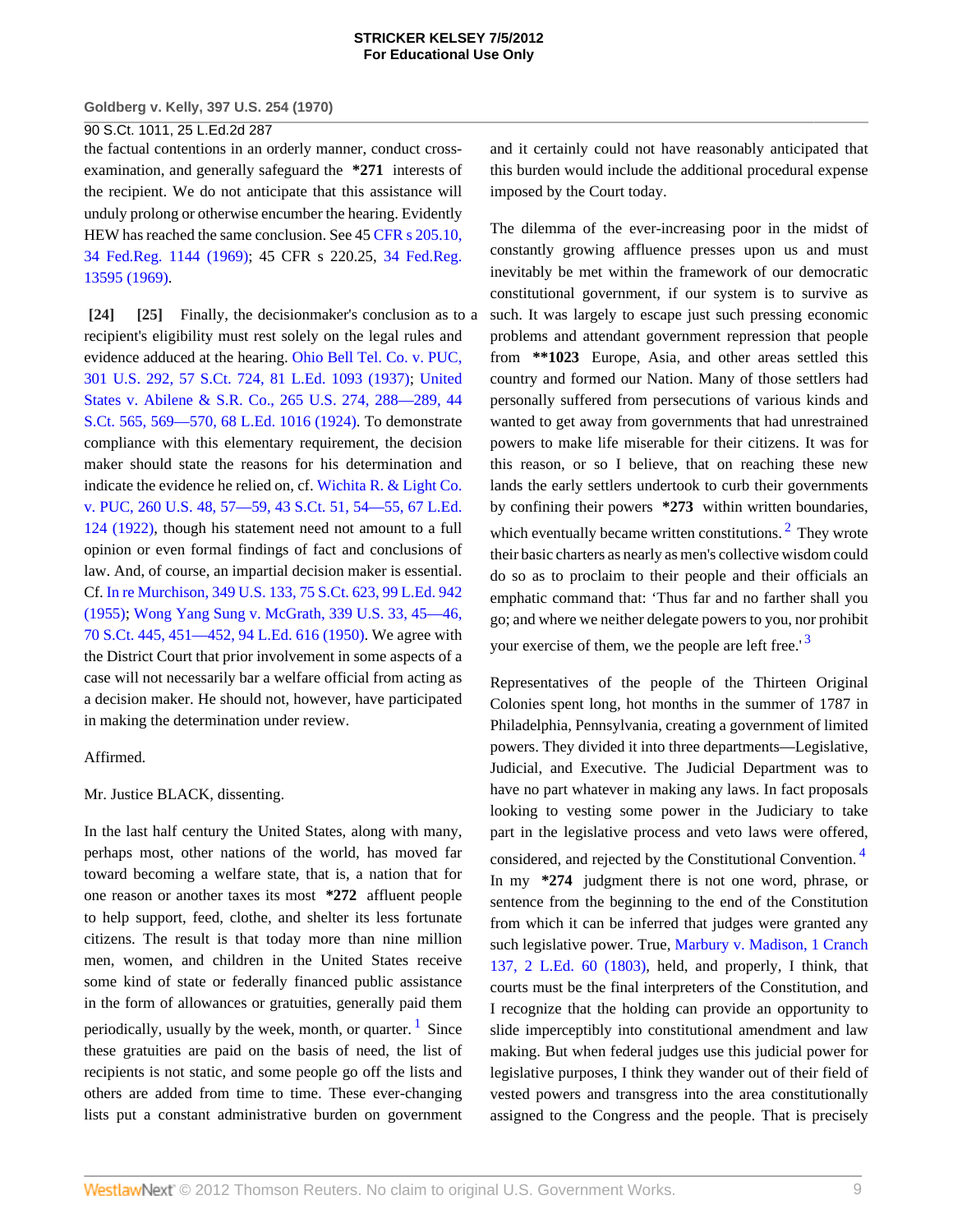90 S.Ct. 1011, 25 L.Ed.2d 287 what I believe the Court is doing in this case. Hence my dissent.

<span id="page-9-0"></span>The more than a million names on the relief rolls in New York, <sup>[5](#page-13-3)</sup> and the more than nine million names on the rolls of all the 50 States were not put there at random. The names are there because state welfare officials believed that those people were eligible for assistance. Probably in the officials' haste to make out the lists many names were put there erroneously in order to alleviate immediate suffering, and undoubtedly some people are drawing relief who are not entitled **\*\*1024** under the law to do so. Doubtless some draw relief checks from time to time who know they are not eligible, either because they are not actually in need or for some other reason. Many of those who thus draw undeserved gratuities are without sufficient property to enable the government to collect back from them any money they wrongfully receive. But the Court today holds that it would violate the Due Process Clause of the Fourteenth Amendment to stop paying those people weekly or monthly allowances unless the government first affords them a full 'evidentiary hearing' even **\*275** though welfare officials are persuaded that the recipients are not rightfully entitled to receive a penny under the law. In other words, although some recipients might be on the lists for payment wholly because of deliberate fraud on their part, the Court holds that the government is helpless and must continue, until after an evidentiary hearing, to pay money that it does not owe, never has owed, and never could owe. I do not believe there is any provision in our Constitution that should thus paralyze the government's efforts to protect itself against making payments to people who are not entitled to them.

Particularly do I not think that the Fourteenth Amendment should be given such an unnecessarily broad construction. That Amendment came into being primarily to protect Negroes from discrimination, and while some of its language can and does protect others, all know that the chief purpose behind it was to protect ex-slaves. Cf. [Adamson v. California,](http://www.westlaw.com/Link/Document/FullText?findType=Y&serNum=1947114039&pubNum=708&originationContext=document&vr=3.0&rs=cblt1.0&transitionType=DocumentItem&contextData=(sc.UserEnteredCitation)#co_pp_sp_708_1686) [332 U.S. 46, 71—72, and n. 5, 67 S.Ct. 1672, 1686, 91](http://www.westlaw.com/Link/Document/FullText?findType=Y&serNum=1947114039&pubNum=708&originationContext=document&vr=3.0&rs=cblt1.0&transitionType=DocumentItem&contextData=(sc.UserEnteredCitation)#co_pp_sp_708_1686) [L.Ed. 1903 \(1947\)](http://www.westlaw.com/Link/Document/FullText?findType=Y&serNum=1947114039&pubNum=708&originationContext=document&vr=3.0&rs=cblt1.0&transitionType=DocumentItem&contextData=(sc.UserEnteredCitation)#co_pp_sp_708_1686) (dissenting opinion). The Court, however, relies upon the Fourteenth Amendment and in effect says that failure of the government to pay a promised charitable instalment to an individual deprives that individual of his own property, in violation of the Due Process Clause of the Fourteenth Amendment. It somewhat strains credulity to say that the government's promise of charity to an individual is property belonging to that individual when the government denies that the individual is honestly entitled to receive such a payment.

I would have little, if any, objection to the majority's decision in this case if it were written as the report of the House Committee on Education and Labor, but as an opinion ostensibly resting on the language of the Constitution I find it woefully deficient. Once the verbiage is pared away it is obvious that this Court today adopts the views of the District Court 'that to cut off a welfare recipient in the face of \* \* \* 'brutal need' without a prior **\*276** hearing of some sort is unconscionable,' and therefore, says the Court, unconstitutional. The majority reaches this result by a process of weighing 'the recipient's interest in avoiding' the termination of welfare benefits against 'the governmental interest in summary adjudication.' Ante, at 1018. Today's balancing act requires a 'pre-termination evidentiary hearing,' yet there is nothing that indicates what tomorrow's balance will be. Although the majority attempts to bolster its decision with limited quotations from prior cases, it is obvious that today's result doesn't depend on the language of the Constitution itself or the principles of other decisions, but solely on the collective judgment of the majority as to what would be a fair and humane procedure in this case.

<span id="page-9-2"></span><span id="page-9-1"></span>This decision is thus only another variant of the view often expressed by some members of this Court that the Due Process Clause forbids any conduct that a majority of the Court believes 'unfair,' 'indecent,' or 'shocking to their consciences.' See, e.g., [Rochin v. California, 342 U.S. 165,](http://www.westlaw.com/Link/Document/FullText?findType=Y&serNum=1952118934&pubNum=708&originationContext=document&vr=3.0&rs=cblt1.0&transitionType=DocumentItem&contextData=(sc.UserEnteredCitation)#co_pp_sp_708_209) [172, 72 S.Ct. 205, 209, 96 L.Ed. 183 \(1952\)](http://www.westlaw.com/Link/Document/FullText?findType=Y&serNum=1952118934&pubNum=708&originationContext=document&vr=3.0&rs=cblt1.0&transitionType=DocumentItem&contextData=(sc.UserEnteredCitation)#co_pp_sp_708_209). Neither these words nor any like them appear anywhere in the Due Process Clause. If they did, they would leave the majority of Justices free to hold any conduct unconstitutional that they should conclude **\*\*1025** on their own to be unfair or shocking to them. <sup>[6](#page-13-4)</sup> Had the drafters of the Due Process Clause meant to leave judges such ambulatory power to declare **\*277** laws unconstitutional, the chief value of a written constitution, as the Founders saw it, would have been lost. In fact, if that view of due process is correct, the Due Process Clause could easily swallow up all other parts of the Constitution. And truly the Constitution would always be 'what the judges say it is' at a given moment, not what the Founders wrote into the document.<sup>[7](#page-13-5)</sup> A written constitution, designed to guarantee protection against governmental abuses, including those of judges, must have written standards that mean something definite and have an explicit content. I regret very much to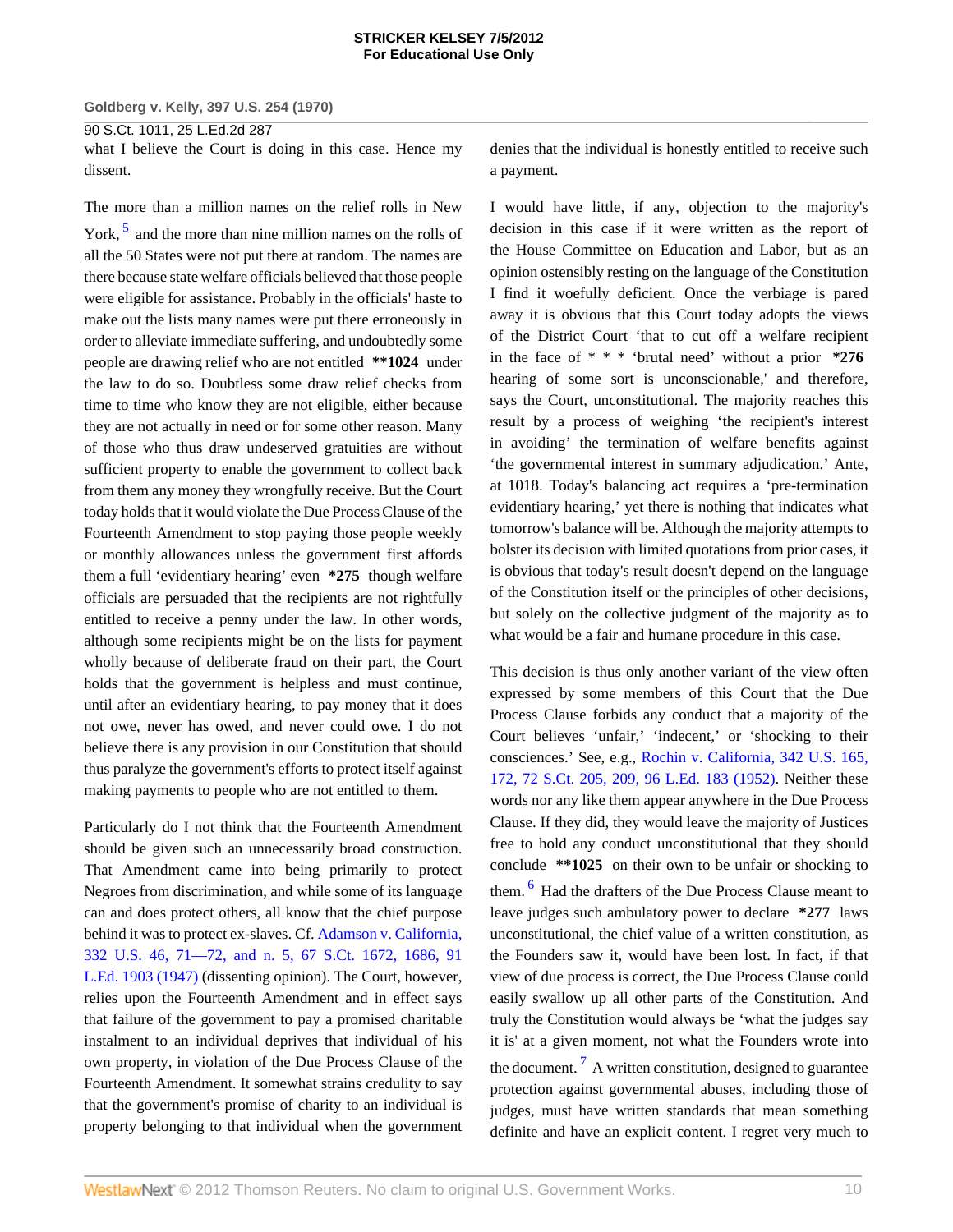# 90 S.Ct. 1011, 25 L.Ed.2d 287

be compelled to say that the Court today makes a drastic and dangerous departure from a Constitution written to control and limit the government and the judges and moves toward a constitution designed to be no more and no less than what the judges of a particular social and economic philosophy declare on the one hand to be fair or on the other hand to be shocking and unconscionable.

The procedure required today as a matter of constitutional law finds no precedent in our legal system. Reduced to its simplest terms, the problem in this case is similar to that frequently encountered when two parties have an ongoing legal relationship that requires one party to make periodic payments to the other. Often the situation arises where the party 'owing' the money stops paying it and justifies his conduct by arguing that the recipient is not legally entitled to payment. The recipient can, of course, disagree and go to court to compel payment. But I know of no situation in our legal system in which the person alleged to owe money to **\*278** another is required by law to continue making payments to a judgment-proof claimant without the benefit of any security or bond to insure that these payments can be recovered if he wins his legal argument. Yet today's decision in no way obligates the welfare recipient to pay back any benefits wrongfully received during the pretermination evidentiary hearings or post any bond, and in all 'fairness' it could not do so. These recipients are by definition too poor to post a bond or to repay the benefits that, as the majority assumes, must be spent as received to insure survival.

The Court apparently feels that this decision will benefit the poor and needy. In my judgment the eventual result will be just the opposite. While today's decision requires only an administrative, evidentiary hearing, the inevitable logic of the approach taken will lead to constitutionally imposed, time-consuming delays of a full adversary process of administrative and judicial review. In the next case the welfare recipients are bound to argue that cutting off benefits before judicial review of the agency's decision is also a denial of due process. Since, by hypothesis, **\*\*1026** termination of aid at that point may still 'deprive an eligible recipient

of the very means by which to live while he waits,' ante, at 1018, I would be surprised if the weighing process did not compel the conclusion that termination without full judicial review would be unconscionable. After all, at each step, as the majority seems to feel, the issue is only one of weighing the government's pocketbook against the actual survival of the recipient, and surely that balance must always tip in favor of the individual. Similarly today's decision requires only the opportunity to have the benefit of counsel at the administrative hearing, but it is difficult to believe that the same reasoning process would not require the appointment of counsel, for otherwise the right to counsel is a meaningless one since these **\*279** people are too poor to hire their own advocates. Cf. [Gideon v. Wainwright, 372 U.S. 335, 344, 83](http://www.westlaw.com/Link/Document/FullText?findType=Y&serNum=1963125313&pubNum=708&originationContext=document&vr=3.0&rs=cblt1.0&transitionType=DocumentItem&contextData=(sc.UserEnteredCitation)#co_pp_sp_708_796) [S.Ct. 792, 796, 9 L.Ed.2d 799 \(1963\).](http://www.westlaw.com/Link/Document/FullText?findType=Y&serNum=1963125313&pubNum=708&originationContext=document&vr=3.0&rs=cblt1.0&transitionType=DocumentItem&contextData=(sc.UserEnteredCitation)#co_pp_sp_708_796) Thus the end result of today's decision may well be that the government, once it decides to give welfare benefits, cannot reverse that decision until the recipient has had the benefits of full administrative and judicial review, including, of course, the opportunity to present his case to this Court. Since this process will usually entail a delay of several years, the inevitable result of such a constitutionally imposed burden will be that the government will not put a claimant on the rolls initially until it has made an exhaustive investigation to determine his eligibility. While this Court will perhaps have insured that no needy person will be taken off the rolls without a full 'due process' proceeding, it will also have insured that many will never get on the rolls, or at least that they will remain destitute during the lengthy proceedings followed to determine initial eligibility.

For the foregoing reasons I dissent from the Court's holding. The operation of a welfare state is a new experiment for our Nation. For this reason, among others, I feel that new experiments in carrying out a welfare program should not be frozen into our constitutional structure. They should be left, as are other legislative determinations, to the Congress and the legislatures that the people elect to make our laws.

### **Parallel Citations**

### 90 S.Ct. 1011, 25 L.Ed.2d 287

### Footnotes

<span id="page-10-0"></span>[1](#page-3-5) AFDC was established by the Social Security Act of 1935, 49 Stat. 627, as amended, [42 U.S.C. ss 601—](http://www.westlaw.com/Link/Document/FullText?findType=L&pubNum=1000546&cite=42USCAS601&originatingDoc=I2361955a9c1e11d9bdd1cfdd544ca3a4&refType=LQ&originationContext=document&vr=3.0&rs=cblt1.0&transitionType=DocumentItem&contextData=(sc.UserEnteredCitation))[610](http://www.westlaw.com/Link/Document/FullText?findType=L&pubNum=1000546&cite=42USCAS610&originatingDoc=I2361955a9c1e11d9bdd1cfdd544ca3a4&refType=LQ&originationContext=document&vr=3.0&rs=cblt1.0&transitionType=DocumentItem&contextData=(sc.UserEnteredCitation)) (1964 ed. and Supp. IV). It is a categorical assistance program supported by federal grants-in-aid but administered by the States according to regulations of the Secretary of Health, Education, and Welfare. See N.Y. Social Welfare Law [ss 343](http://www.westlaw.com/Link/Document/FullText?findType=L&pubNum=1000136&cite=NYSVS343&originatingDoc=I2361955a9c1e11d9bdd1cfdd544ca3a4&refType=LQ&originationContext=document&vr=3.0&rs=cblt1.0&transitionType=DocumentItem&contextData=(sc.UserEnteredCitation))[—362](http://www.westlaw.com/Link/Document/FullText?findType=L&pubNum=1000136&cite=NYSVS362&originatingDoc=I2361955a9c1e11d9bdd1cfdd544ca3a4&refType=LQ&originationContext=document&vr=3.0&rs=cblt1.0&transitionType=DocumentItem&contextData=(sc.UserEnteredCitation)) (1966). We considered other aspects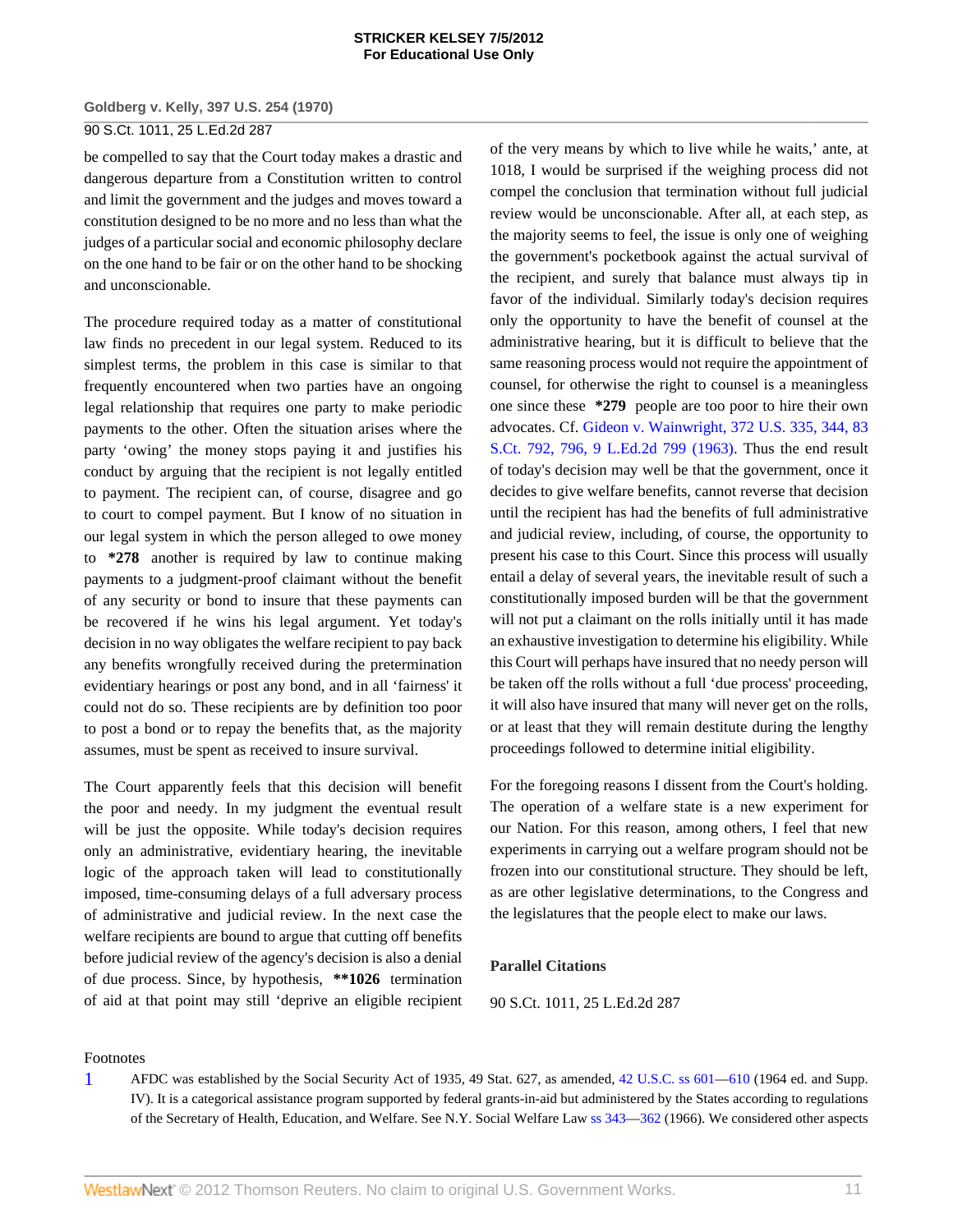### **Goldberg v. Kelly, 397 U.S. 254 (1970)**

#### 90 S.Ct. 1011, 25 L.Ed.2d 287

of AFDC in [King v. Smith, 392 U.S. 309, 88 S.Ct. 2128, 20 L.Ed.2d 1118 \(1968\),](http://www.westlaw.com/Link/Document/FullText?findType=Y&serNum=1968103566&pubNum=708&originationContext=document&vr=3.0&rs=cblt1.0&transitionType=DocumentItem&contextData=(sc.UserEnteredCitation)) and in [Shapiro v. Thompson, 394 U.S. 618, 89](http://www.westlaw.com/Link/Document/FullText?findType=Y&serNum=1969132967&pubNum=708&originationContext=document&vr=3.0&rs=cblt1.0&transitionType=DocumentItem&contextData=(sc.UserEnteredCitation)) [S.Ct. 1322, 22 L.Ed.2d 600 \(1969\)](http://www.westlaw.com/Link/Document/FullText?findType=Y&serNum=1969132967&pubNum=708&originationContext=document&vr=3.0&rs=cblt1.0&transitionType=DocumentItem&contextData=(sc.UserEnteredCitation)).

Home Relief is a general assistance program financed and administered solely by New York state and local governments. N.Y. Social Welfare Law [ss 157—](http://www.westlaw.com/Link/Document/FullText?findType=L&pubNum=1000136&cite=NYSVS157&originatingDoc=I2361955a9c1e11d9bdd1cfdd544ca3a4&refType=LQ&originationContext=document&vr=3.0&rs=cblt1.0&transitionType=DocumentItem&contextData=(sc.UserEnteredCitation))[165](http://www.westlaw.com/Link/Document/FullText?findType=L&pubNum=1000136&cite=NYSVS165&originatingDoc=I2361955a9c1e11d9bdd1cfdd544ca3a4&refType=LQ&originationContext=document&vr=3.0&rs=cblt1.0&transitionType=DocumentItem&contextData=(sc.UserEnteredCitation)) (1966), since July 1, 1967, [Social Services Law ss 157](http://www.westlaw.com/Link/Document/FullText?findType=L&pubNum=1000136&cite=NYSVS157&originatingDoc=I2361955a9c1e11d9bdd1cfdd544ca3a4&refType=LQ&originationContext=document&vr=3.0&rs=cblt1.0&transitionType=DocumentItem&contextData=(sc.UserEnteredCitation))[—166.](http://www.westlaw.com/Link/Document/FullText?findType=L&pubNum=1000136&cite=NYSVS166&originatingDoc=I2361955a9c1e11d9bdd1cfdd544ca3a4&refType=LQ&originationContext=document&vr=3.0&rs=cblt1.0&transitionType=DocumentItem&contextData=(sc.UserEnteredCitation)) It assists any person unable to support himself or to secure support from other sources. Id., [s 158](http://www.westlaw.com/Link/Document/FullText?findType=L&pubNum=1000136&cite=NYSVS158&originatingDoc=I2361955a9c1e11d9bdd1cfdd544ca3a4&refType=LQ&originationContext=document&vr=3.0&rs=cblt1.0&transitionType=DocumentItem&contextData=(sc.UserEnteredCitation)).

- <span id="page-11-0"></span>[2](#page-4-0) Two suits were brought and consolidated in the District Court. The named plaintiffs were 20 in number, including intervenors. Fourteen had been or were about to be cut off from AFDC, and six from Home Relief. During the course of this litigation most, though not all, of the plaintiffs either received a 'fair hearing' (see infra, at 1015—1016) or were restored to the rolls without a hearing. However, even in many of the cases where payments have been resumed, the underlying questions of eligibility that resulted in the bringing of this suit have not been resolved. For example, Mrs. Altagracia Guzman alleged that she was in danger of losing AFDC payments for failure to cooperate with the City Department of Social Services in suing her estranged husband. She contended that the departmental policy requiring such cooperation was inapplicable to the facts of her case. The record shows that payments to Mrs. Guzman have not been terminated, but there is no indication that the basic dispute over her duty to cooperate has been resolved, or that the alleged danger of termination has been removed. Home Relief payments to Juan DeJesus were terminated because he refused to accept counseling and rehabilitation for drug addiction. Mr. DeJesus maintains that he does not use drugs. His payments were restored the day after his complaint was filed. But there is nothing in the record to indicate that the underlying factual dispute in his case has been settled.
- <span id="page-11-1"></span>[3](#page-4-1) The adoption in February 1968 and the amendment in April of Regulation [s 351.26](http://www.westlaw.com/Link/Document/FullText?findType=L&pubNum=1013028&cite=18NYADC351.26&originatingDoc=I2361955a9c1e11d9bdd1cfdd544ca3a4&refType=LQ&originationContext=document&vr=3.0&rs=cblt1.0&transitionType=DocumentItem&contextData=(sc.UserEnteredCitation)) coincided with or followed several revisions by the Department of Health, Education, and Welfare of its regulations implementing  $42 \text{ U.S.C. s}$   $602(a)(4)$ , which is the provision of the Social Security Act that requires a State to afford a 'fair hearing' to any recipient of aid under a federally assisted program before termination of his aid becomes final. This requirement is satisfied by a post-termination 'fair hearing' under regulations presently in effect. See [HEW Handbook of Public Assistance Administration \(hereafter HEW Handbook\), pt. IV, ss 6200—6400. A new](http://www.westlaw.com/Link/Document/FullText?findType=Y&pubNum=1037&cite=34FR1144&originationContext=document&vr=3.0&rs=cblt1.0&transitionType=DocumentItem&contextData=(sc.UserEnteredCitation)) [HEW regulation, 34 Fed.Reg. 1144 \(1969\)](http://www.westlaw.com/Link/Document/FullText?findType=Y&pubNum=1037&cite=34FR1144&originationContext=document&vr=3.0&rs=cblt1.0&transitionType=DocumentItem&contextData=(sc.UserEnteredCitation)), now scheduled to take effect in July 1970, [34 Fed.Reg. 13595 \(1969\)](http://www.westlaw.com/Link/Document/FullText?findType=Y&pubNum=1037&cite=34FR13595&originationContext=document&vr=3.0&rs=cblt1.0&transitionType=DocumentItem&contextData=(sc.UserEnteredCitation)), would require continuation of AFDC payments until the final decision after a 'fair hearing' and would give recipients a right to appointed counsel at 'fair hearings.' [45 CFR s 205.10,](http://www.westlaw.com/Link/Document/FullText?findType=L&pubNum=1000547&cite=45CFRS205.10&originatingDoc=I2361955a9c1e11d9bdd1cfdd544ca3a4&refType=LQ&originationContext=document&vr=3.0&rs=cblt1.0&transitionType=DocumentItem&contextData=(sc.UserEnteredCitation)) [34 Fed.Reg. 1144 \(1969\);](http://www.westlaw.com/Link/Document/FullText?findType=Y&pubNum=1037&cite=34FR1144&originationContext=document&vr=3.0&rs=cblt1.0&transitionType=DocumentItem&contextData=(sc.UserEnteredCitation)) 45 CFR s 220.25, [34 Fed.Reg. 1356 \(1969\).](http://www.westlaw.com/Link/Document/FullText?findType=Y&pubNum=1037&cite=34FR1356&originationContext=document&vr=3.0&rs=cblt1.0&transitionType=DocumentItem&contextData=(sc.UserEnteredCitation)) For the safeguards specified at such 'fair hearings' see HEW Handbook, pt. IV, ss 6200—6400. Another recent regulation now in effect requires a local agency administering AFDC to give 'advance notice of questions it has about an individual's eligibility so that a recipient has an opportunity to discuss his situation before receiving formal written notice of reduction in payment or termination of assistance.' Id., pt. IV, s 2300(d)(5). This case presents no issue of the validity or construction of the federal regulations. It is only subdivision (b) of s 351.26 of the New York State regulations and implementing procedure 68—18 of New York City that pose the constitutional question before us. Cf. [Shapiro v. Thompson, 394 U.S. 618, 641, 89 S.Ct. 1322, 1335, 22 L.Ed.2d 600 \(1969\)](http://www.westlaw.com/Link/Document/FullText?findType=Y&serNum=1969132967&pubNum=708&originationContext=document&vr=3.0&rs=cblt1.0&transitionType=DocumentItem&contextData=(sc.UserEnteredCitation)#co_pp_sp_708_1335). Even assuming that the constitutional question might be avoided in the context of AFDC by construction of the Social Security Act or of the present federal regulations thereunder, or by waiting for the new regulations to become effective, the question must be faced and decided in the context of New York's Home Relief program, to which the procedures also apply.
- <span id="page-11-2"></span>[4](#page-4-2) These omissions contrast with the provisions of [subdivision \(a\) of s 351.26,](http://www.westlaw.com/Link/Document/FullText?findType=L&pubNum=1013028&cite=18NYADC351.26&originatingDoc=I2361955a9c1e11d9bdd1cfdd544ca3a4&refType=LQ&originationContext=document&vr=3.0&rs=cblt1.0&transitionType=DocumentItem&contextData=(sc.UserEnteredCitation)) the validity of which is not at issue in this Court. That subdivision also requires written notification to the recipient at least seven days prior to the proposed effective date of the reasons for the proposed discontinuance or suspension. However, the notification must further advise the recipient that if he makes a request therefor he will be afforded an opportunity to appear at a time and place indicated before the official identified in the notice, who will review his case with him and allow him to present such written and oral evidence as the recipient may have to demonstrate why aid should not be discontinued or suspended. The District Court assumed that subdivision (a) would be construed to afford rights of confrontation and cross-examination and a decision based solely on the record. [Kelly v. Wyman, 294 F.Supp. 893, 906—907 \(1968\).](http://www.westlaw.com/Link/Document/FullText?findType=Y&serNum=1968115544&pubNum=345&originationContext=document&vr=3.0&rs=cblt1.0&transitionType=DocumentItem&contextData=(sc.UserEnteredCitation)#co_pp_sp_345_906)
- <span id="page-11-3"></span>[5](#page-4-3) N.Y. Social Welfare Law s 353(2) (1966) provides for a post-termination 'fair hearing' pursuant to [42 U.S.C. s 602\(a\)\(4\)](http://www.westlaw.com/Link/Document/FullText?findType=L&pubNum=1000546&cite=42USCAS602&originationContext=document&vr=3.0&rs=cblt1.0&transitionType=DocumentItem&contextData=(sc.UserEnteredCitation)#co_pp_d40e000072291). See n. 3, supra. Although the District Court noted that HEW had raised some objections to the New York 'fair hearing' procedures, [294](http://www.westlaw.com/Link/Document/FullText?findType=Y&serNum=1968115544&pubNum=345&originationContext=document&vr=3.0&rs=cblt1.0&transitionType=DocumentItem&contextData=(sc.UserEnteredCitation)#co_pp_sp_345_898) [F.Supp., at 898 n. 9,](http://www.westlaw.com/Link/Document/FullText?findType=Y&serNum=1968115544&pubNum=345&originationContext=document&vr=3.0&rs=cblt1.0&transitionType=DocumentItem&contextData=(sc.UserEnteredCitation)#co_pp_sp_345_898) these objections are not at issue in this Court. Shortly before this suit was filed, New York State adopted a similar provision for a 'fair hearing' in terminations of Home Relief. [18 NYCRR ss 84.2—](http://www.westlaw.com/Link/Document/FullText?findType=L&pubNum=1013028&cite=18NYADC84.2&originatingDoc=I2361955a9c1e11d9bdd1cfdd544ca3a4&refType=LQ&originationContext=document&vr=3.0&rs=cblt1.0&transitionType=DocumentItem&contextData=(sc.UserEnteredCitation))84.23. In both AFDC and Home Relief the 'fair hearing' must be held within 10 working days of the request, s 84.6, with decision within 12 working days thereafter, s 84.15. It was conceded in oral argument that these time limits are not in fact observed.
- <span id="page-11-4"></span>[6](#page-4-4) Current HEW regulations require the States to make full retroactive payments (with federal matching funds) whenever a 'fair heairng' results in a reversal of a termination of assistance. HEW Handbook, pt. IV, ss 6200(k), 6300(g), 6500(a); see [18 NYCRR s 358.8.](http://www.westlaw.com/Link/Document/FullText?findType=L&pubNum=1013028&cite=18NYADC358.8&originatingDoc=I2361955a9c1e11d9bdd1cfdd544ca3a4&refType=LQ&originationContext=document&vr=3.0&rs=cblt1.0&transitionType=DocumentItem&contextData=(sc.UserEnteredCitation)) Under New York State regulations retroactive payments can also be made, with certain limitations, to correct an erroneous termination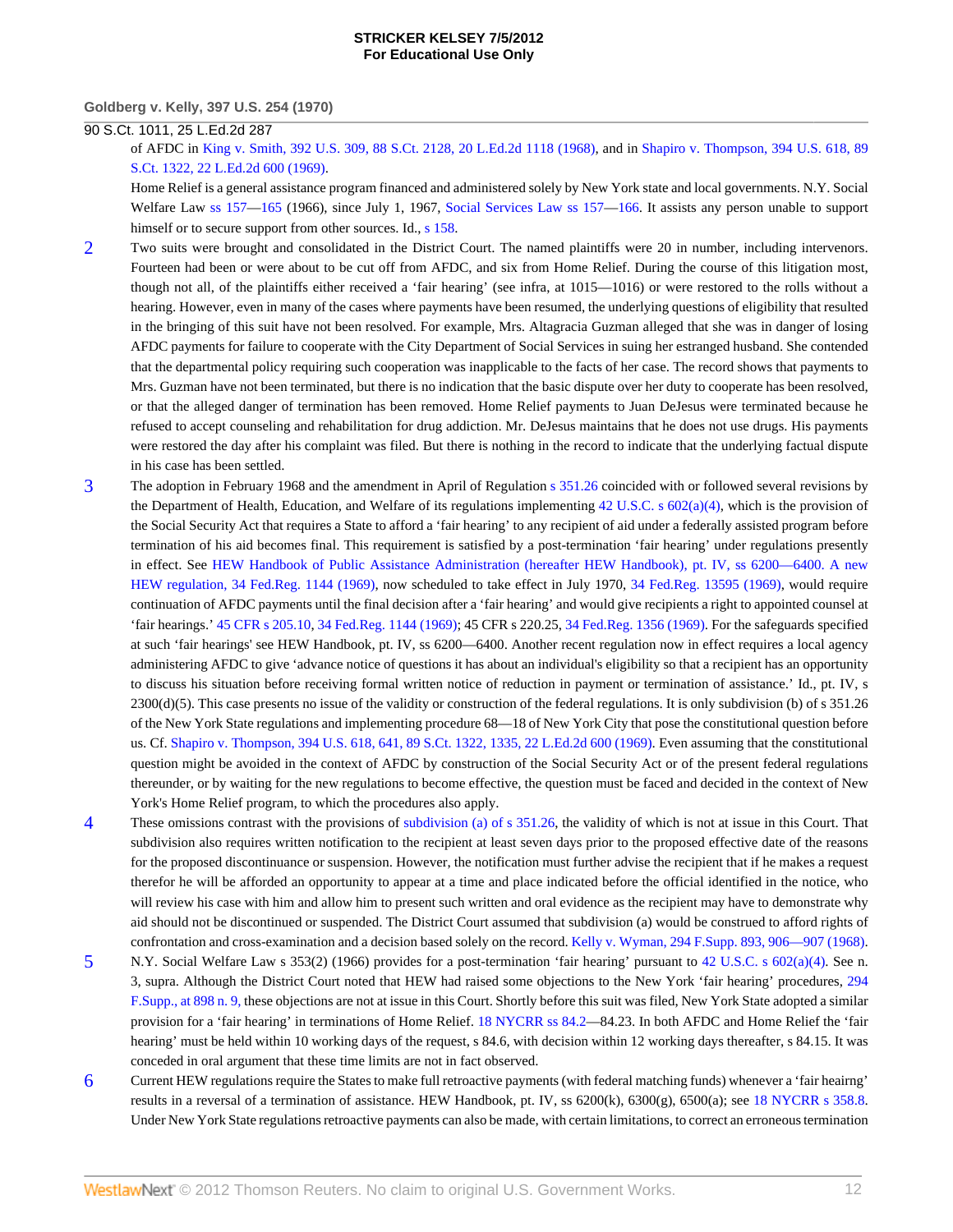### **Goldberg v. Kelly, 397 U.S. 254 (1970)**

### 90 S.Ct. 1011, 25 L.Ed.2d 287

discovered before a 'fair hearing' has been held. [18 NYCRR s 351.27](http://www.westlaw.com/Link/Document/FullText?findType=L&pubNum=1013028&cite=18NYADC351.27&originatingDoc=I2361955a9c1e11d9bdd1cfdd544ca3a4&refType=LQ&originationContext=document&vr=3.0&rs=cblt1.0&transitionType=DocumentItem&contextData=(sc.UserEnteredCitation)). HEW regulations also authorize, but do not require, the State to continue AFDC payments without loss of federal matching funds pending completion of a 'fair hearing.' HEW Handbook, pt. IV, s 6500(b). The new HEW regulations presently scheduled to become effective July 1, 1970, will supersede all of these provisions. See n. 3, supra.

- <span id="page-12-0"></span>[7](#page-4-5) Appellant does not question the recipient's due process right to evidentiary review after termination. For a general discussion of the provision of an evidentiary hearing prior to termination, see [Comment, The Constitutional Minimum for the Termination of Welfare](http://www.westlaw.com/Link/Document/FullText?findType=Y&pubNum=1192&cite=68MILR112&originationContext=document&vr=3.0&rs=cblt1.0&transitionType=DocumentItem&contextData=(sc.UserEnteredCitation)) [Benefits: The Need for and Requirements of a Prior Hearing, 68 Mich.L.Rev. 112 \(1969\)](http://www.westlaw.com/Link/Document/FullText?findType=Y&pubNum=1192&cite=68MILR112&originationContext=document&vr=3.0&rs=cblt1.0&transitionType=DocumentItem&contextData=(sc.UserEnteredCitation)).
- <span id="page-12-1"></span>[8](#page-5-6) It may be realistic today to regard welfare entitlements as more like 'property' than a 'gratuity.' Much of the existing wealth in this country takes the form of rights that do not fall within traditional common-law concepts of property. It has been aptly noted that '(s)ociety today is built around entitlement. The automobile dealer has his franchise, the doctor and lawyer their professional licenses, the worker his union membership, contract, and pension rights, the executive his contract and stock options; all are devices to aid security and independence. Many of the most important of these entitlements now flow from government: subsidies to farmers and businessmen, routes for airlines and channels for television stations; long term contracts for defense, space, and education; social security pensions for individuals. Such sources of security, whether private or public, are no longer regarded as luxuries or gratuities; to the recipients they are essentials, fully deserved, and in no sense a form of charity. It is only the poor whose entitlements, although recognized by public policy, have not been effectively enforced.' [Reich, Individual Rights and Social Welfare: The Emerging Legal](http://www.westlaw.com/Link/Document/FullText?findType=Y&serNum=0332862494&pubNum=1292&originationContext=document&vr=3.0&rs=cblt1.0&transitionType=DocumentItem&contextData=(sc.UserEnteredCitation)#co_pp_sp_1292_1255) [Issues, 74 Yale L.J. 1245, 1255 \(1965\)](http://www.westlaw.com/Link/Document/FullText?findType=Y&serNum=0332862494&pubNum=1292&originationContext=document&vr=3.0&rs=cblt1.0&transitionType=DocumentItem&contextData=(sc.UserEnteredCitation)#co_pp_sp_1292_1255). See also [Reich, The New Property, 73 Yale L.J. 733 \(1964\)](http://www.westlaw.com/Link/Document/FullText?findType=Y&pubNum=1292&cite=73YALELJ733&originationContext=document&vr=3.0&rs=cblt1.0&transitionType=DocumentItem&contextData=(sc.UserEnteredCitation)).
- <span id="page-12-2"></span>[9](#page-5-7) See also [Goldsmith v. United States Board of Tax Appeals, 270 U.S. 117, 46 S.Ct. 215, 70 L.Ed. 494 \(1926\)](http://www.westlaw.com/Link/Document/FullText?findType=Y&serNum=1926121902&pubNum=708&originationContext=document&vr=3.0&rs=cblt1.0&transitionType=DocumentItem&contextData=(sc.UserEnteredCitation)) (right of a certified public accountant to practice before the Board of Tax Appeals); [Hornsby v. Allen, 326 F.2d 605 \(C.A.5th Cir. 1964\)](http://www.westlaw.com/Link/Document/FullText?findType=Y&serNum=1964102445&pubNum=350&originationContext=document&vr=3.0&rs=cblt1.0&transitionType=DocumentItem&contextData=(sc.UserEnteredCitation)) (right to obtain a retail liquor store license); [Dixon v. Alabama State Board of Education, 294 F.2d 150 \(C.A.5th Cir.\),](http://www.westlaw.com/Link/Document/FullText?findType=Y&serNum=1961114402&pubNum=350&originationContext=document&vr=3.0&rs=cblt1.0&transitionType=DocumentItem&contextData=(sc.UserEnteredCitation)) cert. denied, [368 U.S. 930,](http://www.westlaw.com/Link/Document/FullText?findType=Y&serNum=1961203301&pubNum=708&originationContext=document&vr=3.0&rs=cblt1.0&transitionType=DocumentItem&contextData=(sc.UserEnteredCitation)) [82 S.Ct. 368, 7 L.Ed.2d 193 \(1961\)](http://www.westlaw.com/Link/Document/FullText?findType=Y&serNum=1961203301&pubNum=708&originationContext=document&vr=3.0&rs=cblt1.0&transitionType=DocumentItem&contextData=(sc.UserEnteredCitation)) (right to attend a public college).
- <span id="page-12-3"></span>[10](#page-5-8) One Court of Appeals has stated: 'In a wide variety of situations, it has long been recognized that where harm to the public is threatened, and the private interest infringed is reasonably deemed to be of less importance, an official body can take summary action pending a later hearing.' [R. A. Holman & Co. v. SEC, 112 U.S.App.D.C. 43, 47, 299 F.2d 127, 131,](http://www.westlaw.com/Link/Document/FullText?findType=Y&serNum=1962113789&pubNum=350&originationContext=document&vr=3.0&rs=cblt1.0&transitionType=DocumentItem&contextData=(sc.UserEnteredCitation)#co_pp_sp_350_131) cert. denied, [370 U.S. 911,](http://www.westlaw.com/Link/Document/FullText?findType=Y&serNum=1962203550&pubNum=708&originationContext=document&vr=3.0&rs=cblt1.0&transitionType=DocumentItem&contextData=(sc.UserEnteredCitation)) [82 S.Ct. 1257, 8 L.Ed.2d 404 \(1962\)](http://www.westlaw.com/Link/Document/FullText?findType=Y&serNum=1962203550&pubNum=708&originationContext=document&vr=3.0&rs=cblt1.0&transitionType=DocumentItem&contextData=(sc.UserEnteredCitation)) (suspension of exemption from stock registration requirement). See also, for example, [Ewing](http://www.westlaw.com/Link/Document/FullText?findType=Y&serNum=1950116992&pubNum=708&originationContext=document&vr=3.0&rs=cblt1.0&transitionType=DocumentItem&contextData=(sc.UserEnteredCitation)) [v. Mytinger & Casselberry, Inc., 339 U.S. 594, 70 S.Ct. 870, 94 L.Ed. 1088 \(1950\)](http://www.westlaw.com/Link/Document/FullText?findType=Y&serNum=1950116992&pubNum=708&originationContext=document&vr=3.0&rs=cblt1.0&transitionType=DocumentItem&contextData=(sc.UserEnteredCitation)) (seizure of mislabeled vitamin product); [North](http://www.westlaw.com/Link/Document/FullText?findType=Y&serNum=1908194564&pubNum=708&originationContext=document&vr=3.0&rs=cblt1.0&transitionType=DocumentItem&contextData=(sc.UserEnteredCitation)) [American Cold Storage Co. v. Chicago, 211 U.S. 306, 29 S.Ct. 101, 53 L.Ed. 195 \(1908\)](http://www.westlaw.com/Link/Document/FullText?findType=Y&serNum=1908194564&pubNum=708&originationContext=document&vr=3.0&rs=cblt1.0&transitionType=DocumentItem&contextData=(sc.UserEnteredCitation)) (seizure of food not fit for human use); [Yakus](http://www.westlaw.com/Link/Document/FullText?findType=Y&serNum=1944118103&pubNum=708&originationContext=document&vr=3.0&rs=cblt1.0&transitionType=DocumentItem&contextData=(sc.UserEnteredCitation)) [v. United States, 321 U.S. 414, 64 S.Ct. 660, 88 L.Ed. 834 \(1944\)](http://www.westlaw.com/Link/Document/FullText?findType=Y&serNum=1944118103&pubNum=708&originationContext=document&vr=3.0&rs=cblt1.0&transitionType=DocumentItem&contextData=(sc.UserEnteredCitation)) (adoption of wartime price regulations); [Gonzalez v. Freeman,](http://www.westlaw.com/Link/Document/FullText?findType=Y&serNum=1964102031&pubNum=350&originationContext=document&vr=3.0&rs=cblt1.0&transitionType=DocumentItem&contextData=(sc.UserEnteredCitation)) [118 U.S.App.D.C. 180, 334 F.2d 570 \(1964\)](http://www.westlaw.com/Link/Document/FullText?findType=Y&serNum=1964102031&pubNum=350&originationContext=document&vr=3.0&rs=cblt1.0&transitionType=DocumentItem&contextData=(sc.UserEnteredCitation)) (disqualification of a contractor to do business with the Government). In [Cafeteria &](http://www.westlaw.com/Link/Document/FullText?findType=Y&serNum=1961125534&pubNum=708&originationContext=document&vr=3.0&rs=cblt1.0&transitionType=DocumentItem&contextData=(sc.UserEnteredCitation)#co_pp_sp_708_1749) [Restaurant Workers Union, etc. v. McElroy, supra, 367 U.S. at 896, 81 S.Ct. at 1749,](http://www.westlaw.com/Link/Document/FullText?findType=Y&serNum=1961125534&pubNum=708&originationContext=document&vr=3.0&rs=cblt1.0&transitionType=DocumentItem&contextData=(sc.UserEnteredCitation)#co_pp_sp_708_1749) summary dismissal of a public employee was upheld because '(i)n (its) proprietary military capacity, the Federal Government, \* \* \* has traditionally exercised unfettered control,' and because the case involved the Government's 'dispatch of its own internal affairs.' Cf. [Perkins v. Lukens Steel Co., 310 U.S. 113,](http://www.westlaw.com/Link/Document/FullText?findType=Y&serNum=1940125771&pubNum=708&originationContext=document&vr=3.0&rs=cblt1.0&transitionType=DocumentItem&contextData=(sc.UserEnteredCitation)) [60 S.Ct. 869, 84 L.Ed. 1108 \(1940\)](http://www.westlaw.com/Link/Document/FullText?findType=Y&serNum=1940125771&pubNum=708&originationContext=document&vr=3.0&rs=cblt1.0&transitionType=DocumentItem&contextData=(sc.UserEnteredCitation)).
- <span id="page-12-4"></span>[11](#page-5-9) Administrative determination that a person is ineligible for welfare may also render him ineligible for participation in state-financed medical programs. See N.Y. Social Welfare Law s 366 (1966).
- <span id="page-12-5"></span>[12](#page-5-10) His impaired adversary position is particularly telling in light of the welfare bureaucracy's difficulties in reaching correct decisions on eligibility. See Comment, Due Process and the Right to a Prior Hearing in Welfare Cases, 37 Ford.L.Rev. 604, 610—611 (1969).
- <span id="page-12-6"></span>[13](#page-5-11) See, e.g., Reich, supra, n. 8, [74 Yale L.J., at 1255.](http://www.westlaw.com/Link/Document/FullText?findType=Y&cite=74YALELJ1245&originationContext=document&vr=3.0&rs=cblt1.0&transitionType=DocumentItem&contextData=(sc.UserEnteredCitation))
- <span id="page-12-7"></span>[14](#page-6-6) Due process does not, of course, require two hearings. If, for example, a State simply wishes to continue benefits until after a 'fair' hearing there will be no need for a preliminary hearing.
- <span id="page-12-8"></span>[15](#page-7-11) This case presents no question requiring our determination whether due process requires only an opportunity for written submission, or an opportunity both for written submission and oral argument, where there are no factual issues in dispute or where the application of the rule of law is not intertwined with factual issues. See [FCC v. WJR, 337 U.S. 265, 275—277, 69 S.Ct. 1097, 1103—1104,](http://www.westlaw.com/Link/Document/FullText?findType=Y&serNum=1949116848&pubNum=708&originationContext=document&vr=3.0&rs=cblt1.0&transitionType=DocumentItem&contextData=(sc.UserEnteredCitation)#co_pp_sp_708_1103) [93 L.ed. 1353 \(1949\)](http://www.westlaw.com/Link/Document/FullText?findType=Y&serNum=1949116848&pubNum=708&originationContext=document&vr=3.0&rs=cblt1.0&transitionType=DocumentItem&contextData=(sc.UserEnteredCitation)#co_pp_sp_708_1103).
- <span id="page-12-9"></span>[16](#page-7-12) '(T)he prosecution of an appeal demands a degree of security, awareness, tenacity, and ability which few dependent people have.' Wedemeyer & Moore, The American Welfare System, [54 Calif.L.Rev. 326, 342 \(1966\).](http://www.westlaw.com/Link/Document/FullText?findType=Y&pubNum=1107&cite=54CALIFLREV326&originationContext=document&vr=3.0&rs=cblt1.0&transitionType=DocumentItem&contextData=(sc.UserEnteredCitation)#co_pp_sp_1107_342)
- <span id="page-12-10"></span>[1](#page-8-2) This figure includes all recipients of Oldage Assistance, Aid to Families with Dependent Children, Aid to the Blind, Aid to the Permanently and Totally Disabled, and general assistance. In this case appellants are AFDC and general assistance recipients. In New York State alone there are 951,000 AFDC recipients and 108,000 on general assistance. In the Nation as a whole the comparable